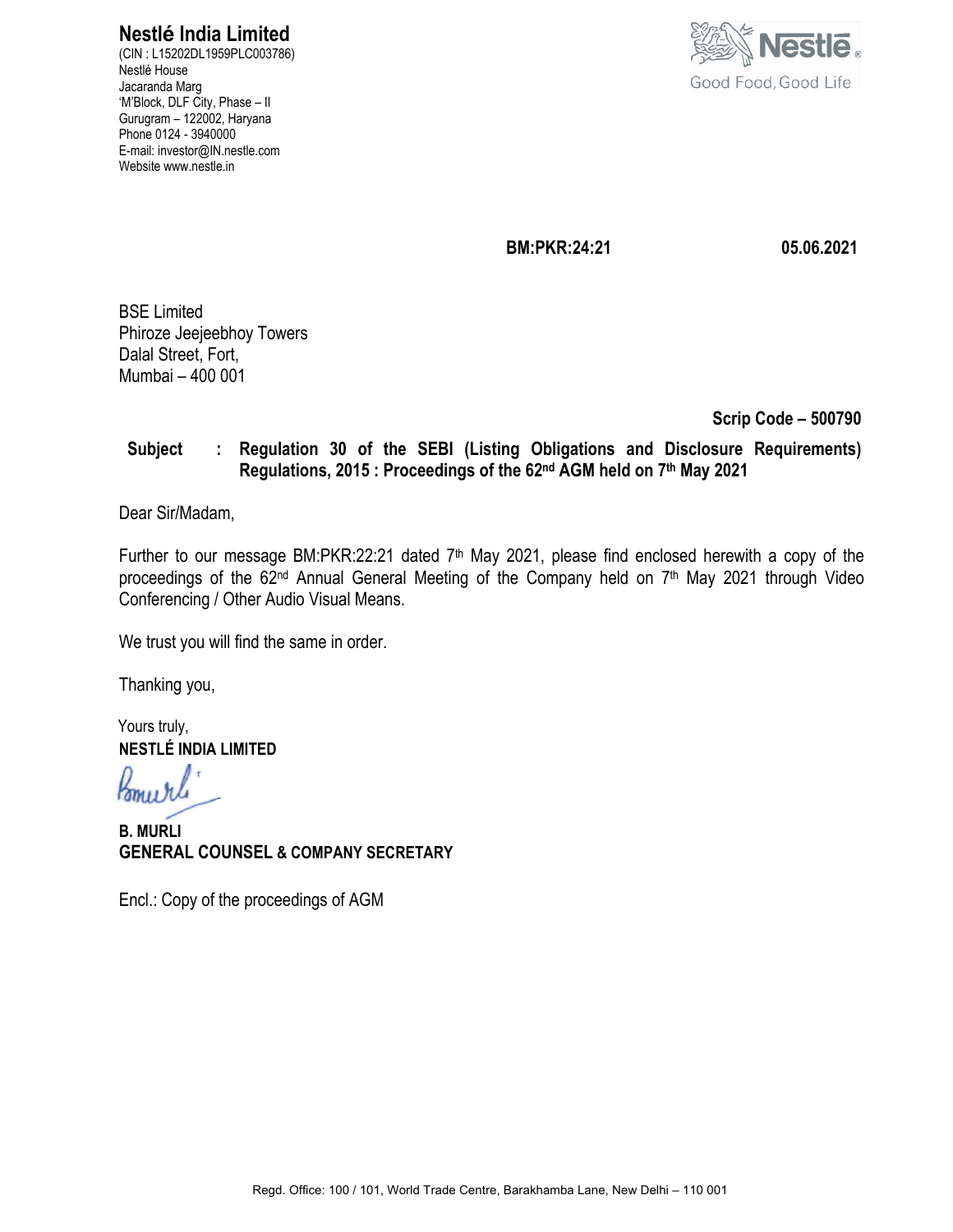**PROCEEDINGS OF THE 62 nd (SIXTY SECOND) ANNUAL GENERAL MEETING ('AGM') OF NESTLÉ INDIA LIMITED HELD ON FRIDAY, 7 TH MAY 2021 FROM 10:00 HOURS TO 14:43 HOURS THROUGH VIDEO CONFERENCING / OTHER AUDIO VISUAL MEANS ('VC / OAVM') FACILITY AT THE REGISTERED OFFICE - 100 / 101, WORLD TRADE CENTRE, BARAKHAMBA LANE, NEW DELHI – 110 001 (DEEMED VENUE OF THE MEETING)**

# **Directors present through VC / OAVM Facility**

| Mr Suresh Narayanan                                       |   | Chairman and Managing Director                    |  |  |  |  |  |
|-----------------------------------------------------------|---|---------------------------------------------------|--|--|--|--|--|
| Mr David Steven McDaniel                                  | ۰ | Executive Director - Finance & Control and CFO    |  |  |  |  |  |
| Mr Matthias C Lohner                                      |   | Executive Director - Technical                    |  |  |  |  |  |
| Ms Rama Bijapurkar                                        |   | Independent Non-Executive Director                |  |  |  |  |  |
| Mr Rajya Vardhan Kanoria                                  | - | Independent Non-Executive Director                |  |  |  |  |  |
| Ms Roopa Kudva                                            |   | Independent Non-Executive Director                |  |  |  |  |  |
| Dr Swati A Piramal                                        | ۰ | Independent Non-Executive Director                |  |  |  |  |  |
| Mr P R Ramesh                                             | ۰ | Independent Non-Executive Director                |  |  |  |  |  |
| Mr B Murli                                                | - | General Counsel & Company Secretary               |  |  |  |  |  |
| Moderators for the AGM present through VC / OAVM facility |   |                                                   |  |  |  |  |  |
| Ms Inba Vessaoker                                         |   | Moderator for Announcements and Coordination with |  |  |  |  |  |
| (Chorus Call)                                             |   | pre-registered Member Speakers.                   |  |  |  |  |  |
|                                                           |   |                                                   |  |  |  |  |  |

Mr Pramod Kumar Rai - Moderator for the Communication Box

(Nestlé India Limited)

# **Confirmation to Company Secretary before start of the AGM**

Mr Abhishek Mishra, Senior Manager, National Securities Depository Limited, confirmed to the Company Secretary that sufficient members to constitute quorum had logged in as participants and that partners / authorised representatives of the Statutory Auditors, Secretarial Auditors and Cost Auditors had also logged in for participation in the AGM.

# **Announcement before the start of the AGM**

Ms Inba Vessaoker, the Moderator for the AGM, welcomed the Members for attending the 62<sup>nd</sup> Annual General Meeting of the Company through VC / OAVM facility ("AGM") and apprised them that for the smooth conduct of AGM, all Members were in mute mode and Members who had pre-registered themselves as speaker at the AGM would be unmuted on the request of the Chairman. Further, she stated that the proceedings of AGM would be recorded and available on the Company's website. She then handed over the proceedings to Mr Suresh Narayanan, Chairman and Managing Director of the Company.

# **Chairman**

Mr Suresh Narayanan, Chairman and Managing Director of the Company, thanked Ms. Inba and welcomed participants to the AGM. At the outset, he expressed his solidarity for those who have lost their loved ones and prayed for speedy recovery of those who are battling with Coronavirus.

# **Members Attendance and Quorum**

M/s. Nestlé S.A., holding 33,051,399 equity shares represented by Mr Suresh Narayanan, M/s. Maggi Enterprises Limited, holding 27,463,680 equity shares represented by Mr B. Murli and 238 Members holding 17,551 equity shares of the Company participated in the AGM.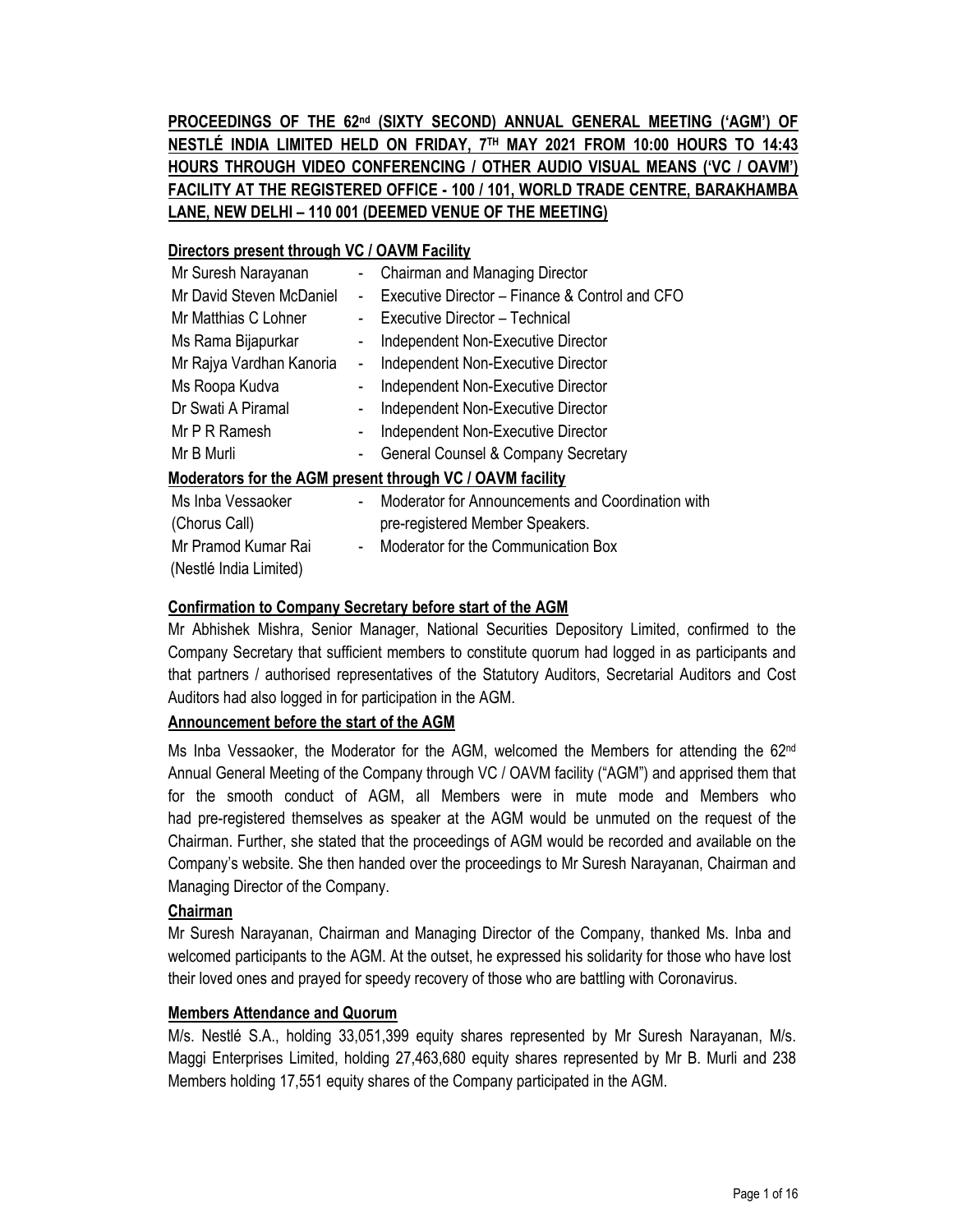The Chairman declared the meeting as validly convened on the basis of advice from the Company Secretary that the requirement of the quorum as per the Articles of Association of the Company and the Companies Act, 2013 read with MCA Circular No. 02/2021 dated  $13<sup>th</sup>$  January 2021 was fulfilled.

#### **Introduction**

The Chairman stated that he was privileged to attend his sixth Annual General Meeting as the Chairman and Managing Director of the Company and the second virtual AGM of the Company. He further stated that the virtual AGM is a progressive step as it allows Members irrespective of where they are physically present anywhere in India or even abroad, to participate in the Annual General Meeting. He welcomed the Members participating in the meeting through VC / OAVM facility.

Thereafter, the Chairman introduced other Board Members participating in the AGM through VC / OAVM facility: -

**Ms Rama Bijapurkar**, Independent Non-Executive Director, Chairperson of the Stakeholders Relationship Committee and Member of the Corporate Social Responsibility Committee, participating from Mumbai.

**Mr P R Ramesh**, Independent Non-Executive Director and Chairman of the Audit Committee and Member of Nomination & Remuneration Committee and Risk Management Committee, participating in his first AGM from Secunderabad.

**Mr Rajya Vardhan Kanoria**, Independent Non-Executive Director, Chairman of Nomination and Remuneration Committee and Member of Audit Committee and Stakeholders Relationship Committee, participating from Delhi.

**Mr Matthias C Lohner**, Executive Director-Technical and permanent invitee to the Corporate Social Responsibility Committee, participating in his first AGM from Gurugram.

**Dr Swati A. Piramal**, Independent Non-Executive Director, Chairperson of Corporate Social Responsibility Committee, participating from London.

**Ms Roopa Kudva**, Independent Non-Executive Director, Member of the Audit Committee, Nomination & Remuneration Committee and Risk Management Committee, participating from Mumbai.

**Mr David Steven McDaniel**, Executive Director - Finance & Control and CFO, Member of Corporate Social Responsibility Committee, Stakeholders Relationship Committee and Risk Management Committee, participating from London.

**Mr B. Murli**, General Counsel & Company Secretary, participating from Gurugram.

Thereafter, the Chairman also took the opportunity to thank Mr Martin Roemkens for his contributions to the Company during his tenure as Executive Director – Technical, who had taken up a new assignment in another Nestlé Affiliate and had ceased to be Whole-time Director w.e.f. 1<sup>st</sup> November 2020.

The Chairman acknowledged participation of the partners / authorized representatives of the Statutory Auditors, M/s. B S R & Co. LLP, Chartered Accountants; the Secretarial Auditors, M/s. S. N. Ananthasubramanian & Co., Company Secretaries; and the Cost Auditors, M/s. Ramanath Iyer & Co., Cost Accountants.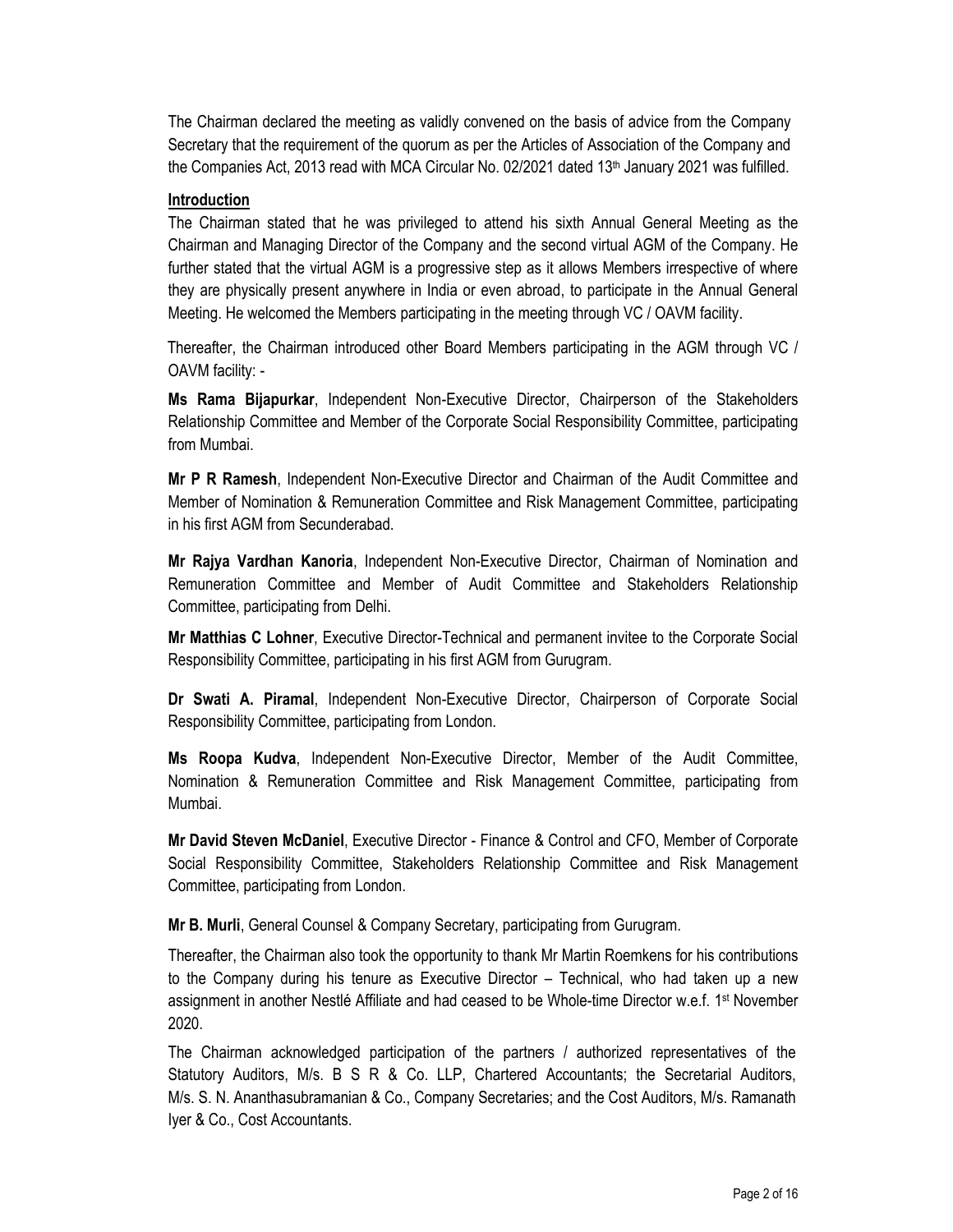The Chairman announced that the Statutory Registers required to be available during the AGM were available for inspection on NSDL website. The Company's performance was covered in the Board's Report and the Annual Report for 2020. Thereafter, the Chairman delivered his speech, highlights of which are recorded hereafter.

#### **Chairman's Speech**

The Chairman started by sharing his thoughts on the pandemic. He stated that the year 2020 had redefined the way in which we all think and live. The magnitude and volatility of the COVID-19 pandemic had shaped the contours of a New Normal where the 5 P's - PURPOSE, PEOPLE, PARTNERSHIPS, PLANET and PERFORMANCE would form the cornerstone of successful organizations.

Speaking on PURPOSE, the Chairman stated that the Company's PURPOSE helped it stay strong despite challenges in the external environment. Each employee is strongly committed to the global Purpose i.e. 'We Unlock the power of food to enhance quality of life for everyone, today and for generations to come'. The Company operates, not just as a company or an entity but as an ecosystem. The Company continued to commit itself to giving every possible support to the communities and to the authorities who continued to fight tirelessly and valiantly against the pandemic. The Company reached out to the vulnerable communities amidst the pandemic by contributing over 3.36 million packs of company products worth ₹ 162 million and touched over 1.5 million people in 28 states and 6 Union Territories: providing dry rations and meals, providing healthcare equipment and Personal Protective Equipment and product contribution. During these unprecedented times, Magic Bus Foundation, the Nestlé Healthy Kids Program partner, put to use its Learning Management System called Magic Bus Academy to offer virtual education and training, positively impacting nearly 60,000 beneficiaries. Under project Jagriti, the Company launched the One Minute Campaign' to reach out to the beneficiaries on a regular basis via telephonic calls, enquiring about their health and well-being. In addition to educating women on ante-natal care, the campaign also focused on COVID-19 and the importance of hygiene, sanitation and disinfection, reaching out to nearly 40,000 beneficiaries.

Speaking on PEOPLE, the Chairman stated that the Company invested in ensuring that its PEOPLE remained safe and secure. It continued to abide by its internal stringent COVID-19 protocols across the operations and adhered to all precautionary measures such as masking, social distancing, temperature screening and sanitizing. The Company also had a global stated policy where it encourages vaccination for all, supporting rapid vaccination against COVID-19 across the globe. It continued to look for ways in which it can play a role including encouraging all employees to get vaccinated as early as possible, in line with public health priorities and would support them in that. Further, the Company launched a virtual internship programme called 'Nesternship', which offered 1000 young professionals' opportunities to enhance their employability and competence.

Speaking on PARTNERSHIPS, the Chairman stated that the Company had also strengthened PARTNERSHIPS during these unprecedented times. It recognized the difficulties that suppliers were encountering and ensured continuity in timely payments which is inherent to the values. The Company accelerated the invoicing platform with paperless invoicing and nearly 40% of the invoices were managed digitally. It was also ensured that every drop of milk which was offered was bought to ensure that the farmers do not lose out. Under the aegis of Nestle's global youth initiative, 'Nestlé Needs YOUth', the Company launched the Nestlé Entrepreneurship for YOUth platform to nurture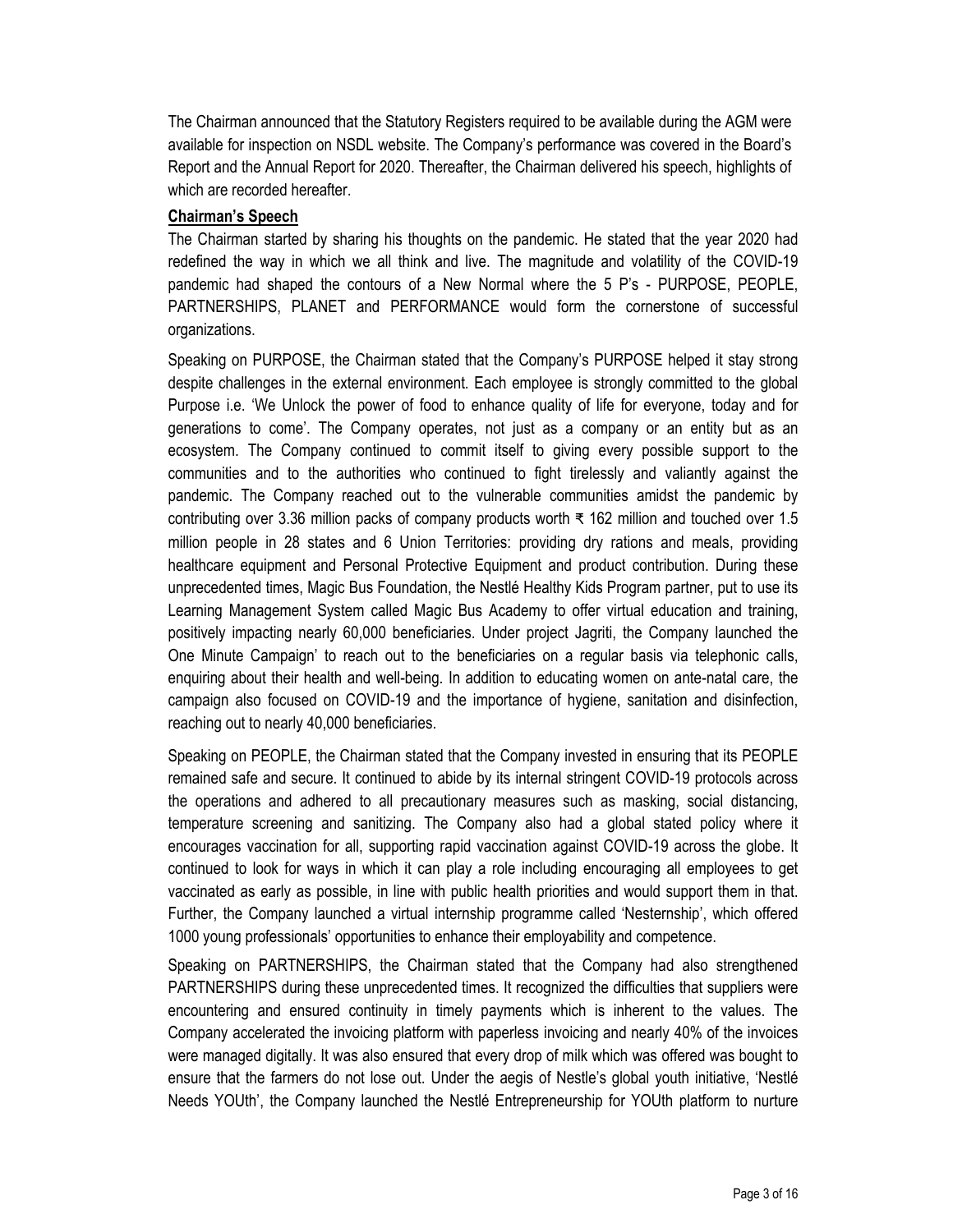budding entrepreneurs and create job opportunities through a kiosk business model, helping the youth of the country cope with these challenging times.

Speaking on PLANET, the Chairman stated that Climate change remains one of the biggest challenges mankind is currently facing. In the past year, globally, the Company had laid out areas within the organization as well as its sourcing operations and its brands where it would take steps to limit its carbon footprint. The Company had committed to the PLANET through the sustainable use of resources. The power to accelerate this change would require a multi-stakeholder approach, bringing industry, government, multilateral agencies and local community to collaborate and monitor progress, laying the foundation for a better world. The Company had been accelerating its actions to reach net zero greenhouse emissions by 2050 while ensuring high levels of productivity. The greenhouse gas emissions and energy usage had come down across Company's manufacturing locations by about 50% in the last 15 years. The Company has been one of the pioneers in using sustainable logistics, such as usage of railway network and waterways. The Company's determination to make a difference in the area of plastic waste management, had shown significant results. During 2020, the Company collected and recycled over 20,000 tonnes of plastic waste. Across all the brands the Company collected plastic equivalent to post consumer plastic waste generated by the brands in 2020, thereby ensuring plastic neutrality. Further, under the Project HILLDAARI programme, there were projects in Mussoorie, Dalhousie, Mahabaleshwar, beaches of Goa wherein the Company tied up with local stakeholders to develop end to end solutions for waste collection, segregation, and disposal, as well as the basic livelihood of waste management professionals. Responsible sourcing has been an integral part of the Company for a long time across 100,000 dairy farmers, 3500 coffee farmers and 1200 spice farmers. The Company helped in the installation of solar panels in the milk collection centres to reduce the carbon footprint and also standardized water usage for irrigation in coffee fields which resulted in 20% of water saving.

Speaking on PERFORMANCE, the Chairman stated that in 2020, the Company had delivered a strong performance. Three out of the four quarters witnessed double-digit growth for the Company. Further, the growth in Tier 2, Tier 3 and Tier 4 towns had outpaced large city metros. Therefore, for expanding the ecosystem of the Company, the distribution infrastructure was something constantly being working upon. In 2019, about 90,000 villages were covered and in the next 2-3 years, coverage of 1,20,000 villages are being targeted. The Company is committed to 'Make in India and Made In India'. The Company takes pride of its 108-year long association with the nation, and as a vindication of this confidence and trust, investing ₹ 2,600 Crore over next three to four years. Further, resonating with consumer needs during evolving times, the Company introduced a range of product and marketing innovations in line with the new normal.

The Chairman stated that the Company is proud of its performance, planet, partnerships and is federated by the purpose and values that keeps them together. The Company is successful only and only because of the people. With optimism at its core, the Company looks at the pandemic as a lesson – one that teaches everyone to embrace change and continue to cater to the evolving needs of the new normal.

Before concluding his speech, the Chairman announced the sad demise of Mr Rajendra Agrawal, Investor Relations Manager and that due to Covid-19 restrictions and lockdown, the operations of the Registered Office were affected. This unexpected incident might have hampered the working of the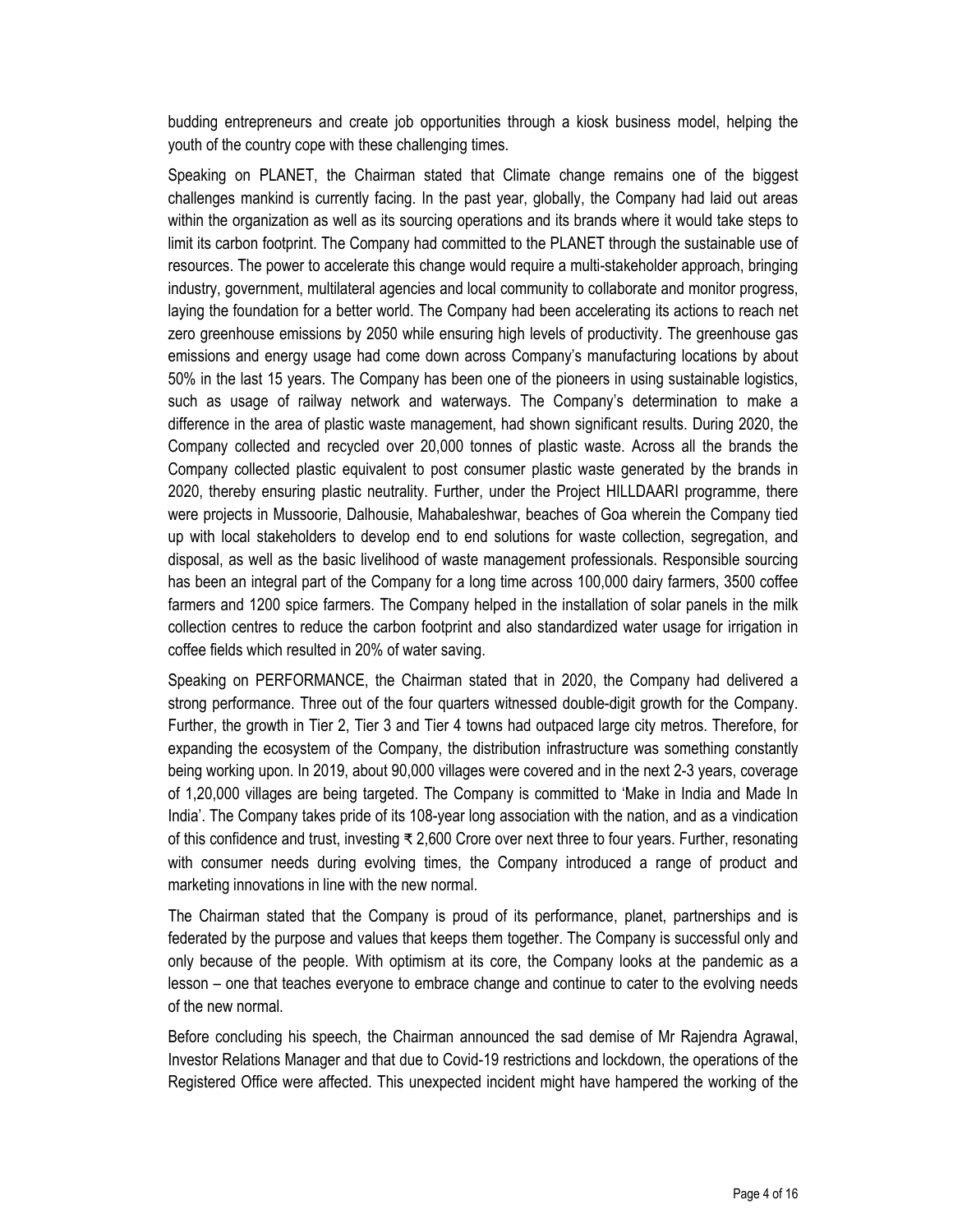Shares Department to some extent but none of the shareholder mail/ query which were sent to the Company had remained unattended.

Concluding his speech, the Chairman thanked all the Members for their commitment and loyalty towards the Company and for the support and confidence in the Company over the years and particularly during these difficult times.

# **Business Items**

The Chairman then took up the formal proceedings of the AGM. The Notice of the 62nd Annual General Meeting dated 16<sup>th</sup> February 2021, which together with the Audited Accounts and Board's Report, were duly sent to the Members by email at their registered email addresses and public notice published in newspapers as stipulated, were taken as read.

The Chairman informed that the Auditors' Report on the Financial Statements of the Company for the year ended 31st December 2020 did not have any qualifications, observations or comments on financial transactions or matters, which have any adverse effect on the functioning of the Company. In view of the same, reading of the Auditors' Report was not required.

He stated that as per the applicable provisions of the Companies Act, 2013 and Rules made thereunder, the Company had provided remote e-voting facility to the Members entitled to cast their vote on the AGM agenda items from 4<sup>th</sup> May 2021 (9:00 AM) to 6<sup>th</sup> May 2021 (5:00 PM). He drew attention of the Members that at the end of discussion on the resolutions, Members participating in the AGM but who did not cast their votes through remote e-voting facility, can exercise their vote using e-voting platform of NSDL, which would be closed along with closure of the Meeting.

The Chairman thereafter proceeded with the Agenda, summarizing that the AGM Notice contains three ordinary business items listed as agenda items 1 to 3 and one special business item listed as agenda item 4. Three ordinary business related to: 1) adoption of the Audited Financial Statements of the Company for the year 2020 including the Balance Sheet as at 31<sup>st</sup> December 2020, the Statement of Profit and Loss and the Cash Flow Statement for the year ended on that date and the Reports of the Board of Directors and Auditors thereon; 2) confirmation of payment of interim dividend of ₹ 135/- per equity share for the year 2020 and declaration of final dividend of ₹ 65/- per equity share of Rs. 10/- each for the year ended  $31<sup>st</sup>$  December 2020; 3) the appointment of a Director in place of Mr David Steven McDaniel (DIN: 08662504), who retires by rotation and being eligible, offers himself for re-appointment; and one special business item, which in the opinion of the Board is considered unavoidable: 4) ratification of remuneration of M/s Ramanath Iyer & Co., Cost Auditors (Firm Registration No. 00019), appointed as the Cost Auditors by the Board of Directors of the Company for the year ending 31st December 2021.

Before starting the question and answer session, the Chairman explained that considering participation of Members in the AGM through VC/OAVM Facility, three options were available to the Members to ask to questions/ give their comments during their participation in the AGM. One, Members pre-registered as a Speaker at least 48 hours in advance of the meeting at the designated investor e-mail address of the Company, two, Members can submit their questions 48-hours in advance of the meeting at the designated investor e-mail address of the Company and three, Members can during the meeting, post messages on the communication box available on the screen to all Members participating in the AGM.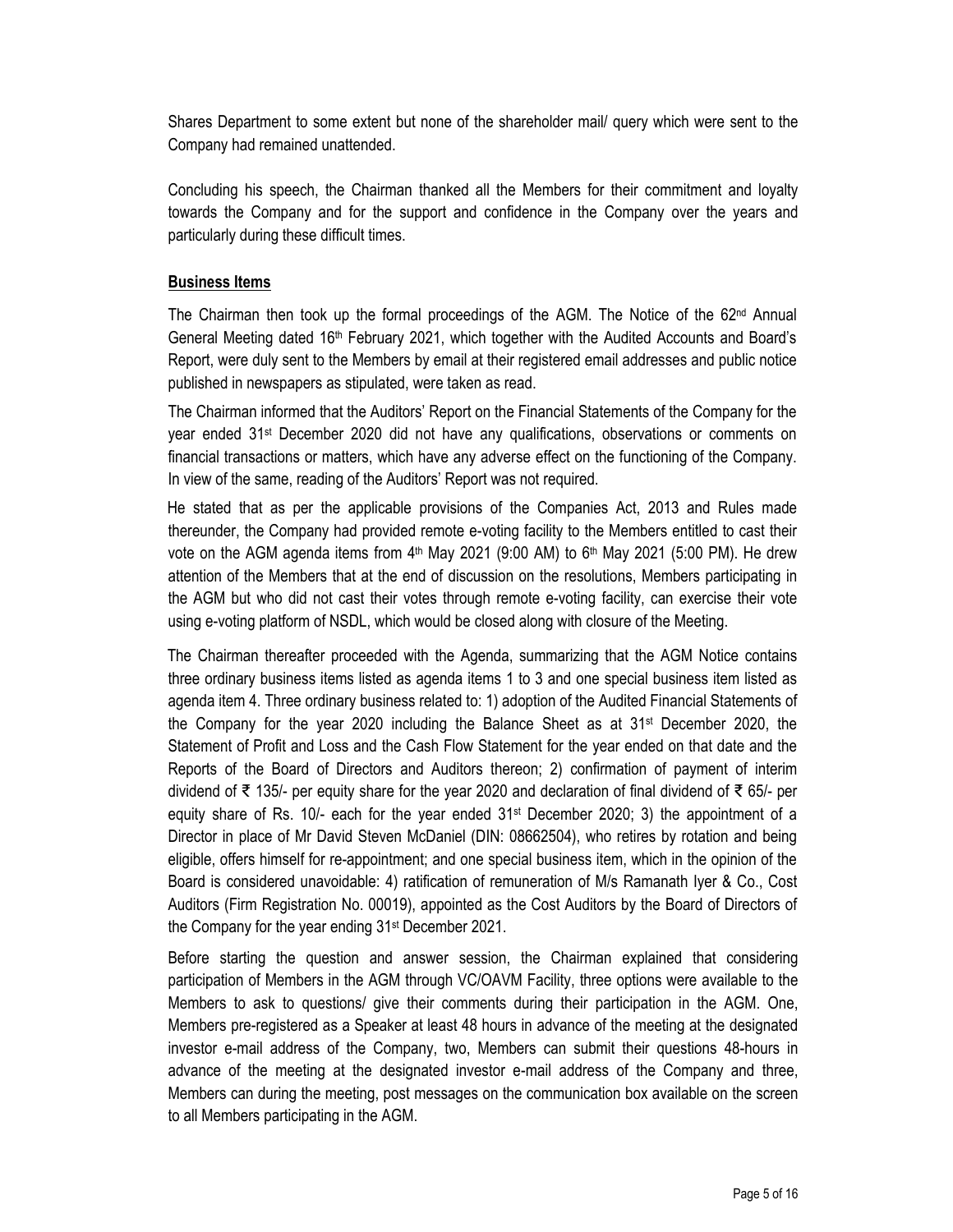Thereafter, the Chairman invited Members in the sequence they had pre-registered with the Company as Speakers to ask questions/ give comments on the Agenda Items as set out in the AGM Notice and answered each Speaker in the same sequence after the Speaker asked the questions. Members who appeared on the Screen through VC/OVAM Facility during the AGM; who had sent their questions by email in advance to the designated investor email address of the Company; and some of those who posted their questions on the communication box during the AGM were as follows:

Ms Hutokshi Sam Patel (Client ID No.1203710000018446) from Mumbai Mr Santosh Kumar Saraf (Client ID No.10080328) from Kolkata Mr Yusuf Yunus Rangwal (Client ID No.1601010000232396) from Mumbai Mr Sarvjeet Singh (Client ID No.1201910102090517) from Delhi Ms Poonam Bala, (Folio No. 116065) from Delhi Mr Krishan Lal Chadha (Client ID No.1201410000010073) from Delhi Mr Dipankar Purkayastha (Client ID No.1204720009417188) from Delhi Ms Sarbananda Gattani (Client ID No.43772046) from Kolkata Mr Yash Pal Chopra (Client ID No.10592847) from Delhi Mr Celestine Elizabeth Mascarenhas (Client ID No.1205140000090218) from Mumbai Mr K Raja Venkatasubramaniam (Client ID No. 1301240005401893) from Chennai Mr K Sadananda Sastry (Client ID No.11702201) from Bengaluru Mr. Jasmeet Singh (Client ID No.11054740) from Delhi Mr Bijnan Singh Srimal (Client ID No.1304140000779144) from Kolkata Mr Toni Bhatia (Client ID No. 10914464) from Faridabad Ms Urmila Jain (Client ID No. 10401292) from Delhi Mr Praful Chavda (Client ID No. 1201350000107177) from Hyderabad Mr Nitin Nerlekar (Client ID No. 11351982) – Question received by email in advance Mr Dilip Baban Tawre (Client ID No. 1208160013013500) – Question sent by email in advance Mr Udit Bokaria (Client ID No. 1208160001272204) - Question posted on Communication Box Mr K Mohideen Gani (Client ID No. 40407255) – Question posted on Communication Box The Chairman acknowledged and thanked the Members for their questions/ comments. He also thanked Members who posted their questions on the Communication Box, some of which were read by Mr. Pramod Kumar Rai, moderating the Communication Box. The Chairman also responded to the

questions received in advance from some of the above esteemed Members. Summary of comments by the Members and response to their questions/ comments are recorded hereunder:

#### **Members' comments and Management response**

The Members congratulated the Chairman and Managing Director and the Board of Directors for the good performance of the Company, its huge contribution to the exchequer, its commitment for capital expenditure planned, various awards bestowed to the Company and its team, quantum of dividend distribution during 2020. Members also appreciated Company's decision to conduct the AGM through VC/OAVM Facility which allowed them to participate from distant locations and high-quality standards of the food products sold by the Company. They expressed their satisfaction on the contribution of the Company in the societal activities.

Some of the comments/ questions of the Members were around the impact of lock down due to Covid-19 on overall performance of the Company including volumes and supply chain, health of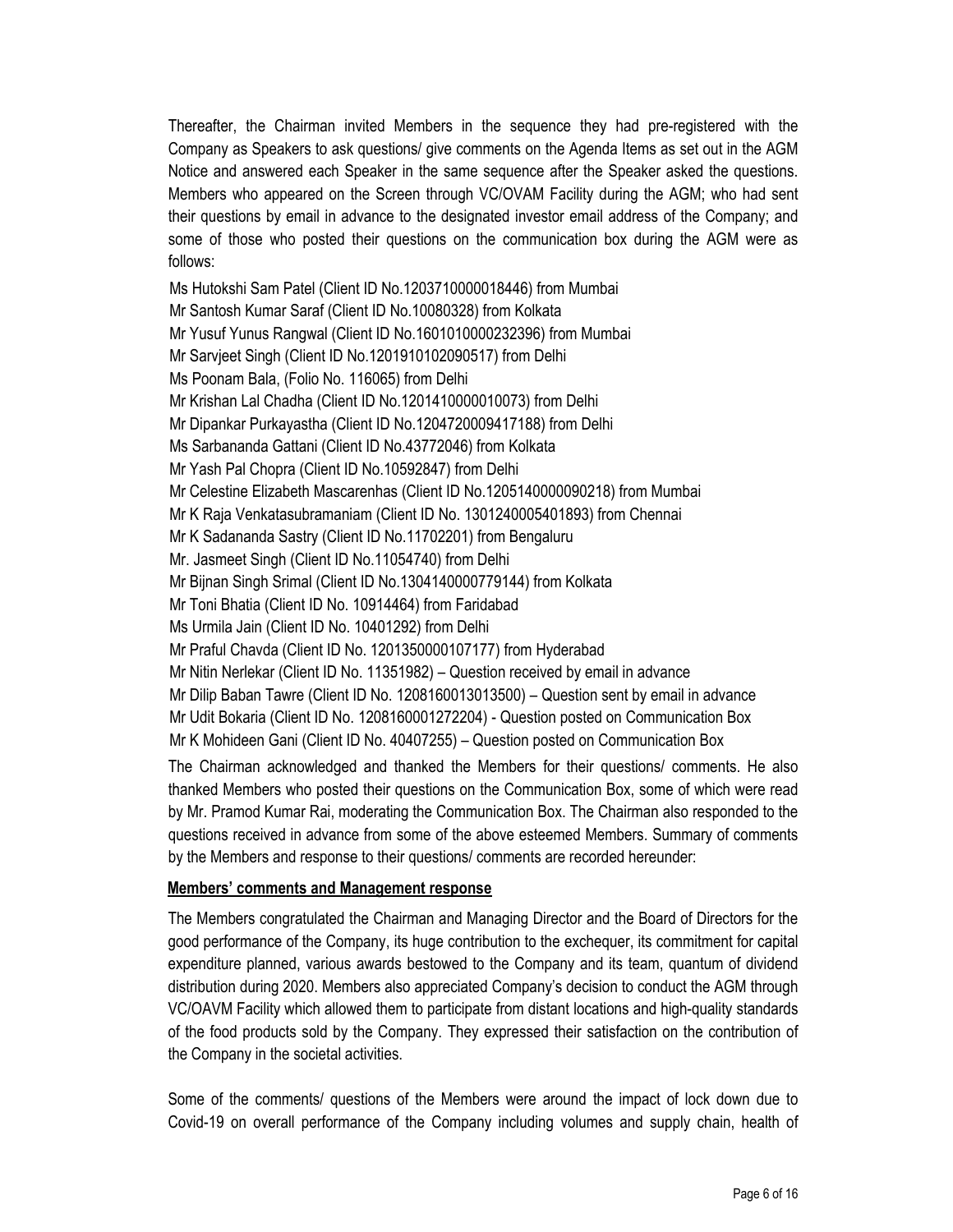employees and causality if any, attrition rate and recruitments during this time; Company's extra efforts other than CSR activities during this Covid-19 times; product categories other than prepared dishes which remained muted which is peculiar in comparison with other FMCGs; status of construction of Company's ninth plant at Sanand, split between greenfield expenditure and brownfield expenditure, timelines for completing the capital expenditure of ₹ 2600 crores and its incremental impact on the business, capacity utilization of existing factories of the Company; reason for different number of meetings for different Committees of the Board during the year; reason for non-availability of some of the products; Nestlé Kiosk and process to engage with the Company to start it; status of launch of new products and impact of Covid-19; current status of Company's target of having 100% recyclable and reusable packaging by 2025 and its impact on the costing of the products; additional checks to ensure factories and supplies to the factory are free of Covid-19 virus; reason for increase in the volume of MSME creditors; comments on Company's products produced through contract manufacturing; details about R&D benefits received by the Company; any plan for buy back or increase in the promoter shareholding; reason for nominal change of depreciation even after reduction of plant and machinery, details about high cash balance, details about trade receivable; demand for issue of bonus shares and splitting the face value of the shares to a lower denomination; reason for recent fall in share price of the Company, performance of infant nutrition business, reasons for stagnation in volumes, revival plans and impact of IVF on the nutrition business; Company's plan for factory visit of shareholders; whether the Company's products are covered under the recent announced Production Linked Incentive scheme by the Government of India; opportunity size for the virtual Kiosk in partnership with new age delivery startups; and performance of the Company, evolution of volume and value growth over the years.

The Chairman noted various suggestions given by the Speaker Members. Some of the suggestions noted were proposal to spend more amount on COVID-19 efforts and rationalize distribution of dividend in lieu thereof, expand volume of nutrition products that involves milk and also ready to drink products during the pandemic, use of social messages such as wearing masks, sanitation, hygiene etc on the product packaging, to have a plant in Eastern Region to have a compendium of key questions asked by the Members in the past Annual General Meetings, launch of immunity-based products, to use alternate packaging material as against plastics, to have an online nutrition advisory, to increase focus into e-commerce business and to expand reach of products in Tier 2 and Tier 3 cities.

The Chairman thanked the Members for their confidence, suggestions, comments and support to the Company and the Board of Directors of the Company. He stated that the comments from the Members were an acknowledgement for the hard work and dedication of employees and the Management Team of the Company. He further stated that the Company was proud of the Members for the level of their engagement with the Company and that all observations, suggestions, experiences, ideas and comments will be taken forward after due consideration. The Chairman responded to each Speaker Member immediately after the queries were raised. The responses are recorded hereunder:

Responding to the queries related to impact of lockdown, the Chairman stated that it's a matter of pride that all the factories are operating and tremendous tribute to the team and to their tenacity to work under very difficult circumstances. The Company ensured that its supply chain remains strong across categories during this period and prioritised products and categories during the difficult times.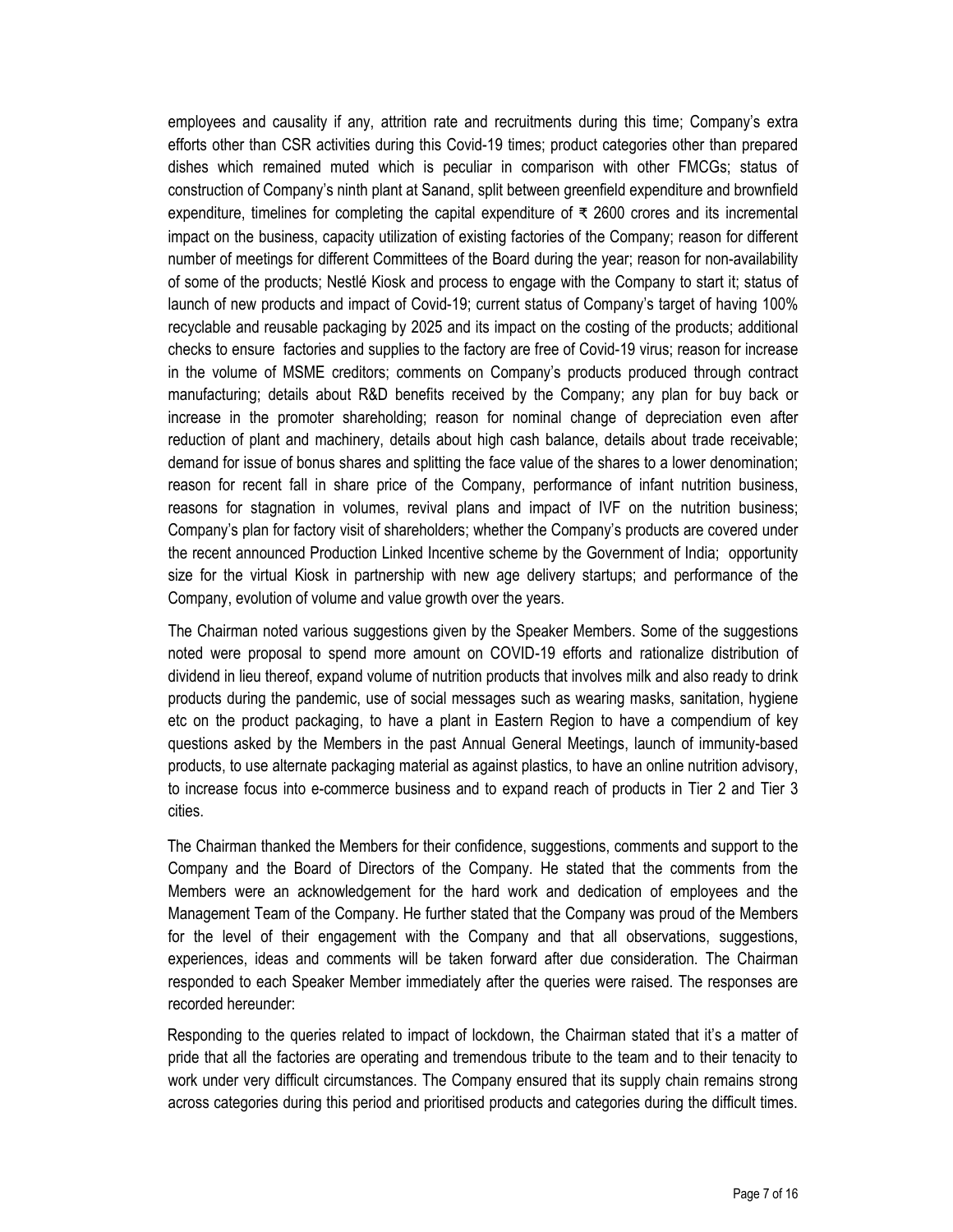Responding on the employees related queries, the Chairman stated that the Company's attrition rates have been relatively low. The Company has always been Company of a choice for young people to work in. During this period, the Company has ensured that it has protected every single job, so nobody was deprived of a job, deprived of decency of livelihood, of respect. The Company's values and culture pays back to the Company in terms of loyalty and in terms of dedication of its people. During this Covid-19 period almost 500 new people have joined the Company. On the queries related to health and any causality during this time, he stated that the Company had unfortunately lost eight people in the pandemic. One of them being Mr. Rajendra Agarwal, whom he talked about and who was an inextricable part of shareholders for the past over 25 years in this Company. Some of them are leaving behind very young families. The youngest is 39 years old. He leaves behind a one-year-old child and it is a very, very painful time for the Company. The Company would be supporting the families in the best possible manner.

Responding on CSR related queries, the Chairman stated that the Company has had a fairly strong and robust platform for engagement and the Company does not keep changing these platforms every single month or every single quarter. The focus is on nutrition-led education activities, educating the adolescents on good health/ good practices, sanitation and COVID-19 relief activities. Responding on Company's efforts during this time, the Chairman stated that the Company has been taking all the possible steps including in the feeding programs where the Company had arranged food packets for 20 million people in partnership with Akshay Patra Foundation. The Company has partnered with Narayana Hrudayalaya for medical equipment and for free supply of company products. The Company has partnered with many institutions who take care of the elderly people. Nestlé Switzerland had arranged over two hundred oxygen concentrators. Apart from that, the Company has contributed to International Red Cross for the COVID-19 relief work. The Company is looking for setting up oxygen plants in some hospitals around the factories. For Dabbawallas, in Mumbai, who carried food from home to offices and served their customers for many years without any mistake, the Company has donated around 2,000 grocery kits and will continue those relief measures. The Company re-allocated the CSR budgets to step up COVID-19 relief effort. It was indeed a very difficult situation the nation was going through, and the Company did its part where almost 30% of the Company's CSR expenditure during 2020 was behind COVID-19 relief measures.

Responding on performance of some brands over others, the Chairman stated that there has been an uptick in demand for some of the Company's products. In addition to MAGGI there are many wellknown brands like NESCAFE, KITKAT, MUNCH, MILKMAID and EVERYDAY Dairy Whitener which had also done reasonably well. The lockdown significantly impacted Out-of-Home business. It did recover in between before lockdown was again imposed due to rise in COVID-19 cases.

Answering on the status of the ninth factory which is coming up in Sanand in the State of Gujarat, the Chairman stated that despite challenging times the construction is progressing well and expected to be completed by end of the year. It is a great tribute to the team that they have been able to work together to ensure that construction at the site with all possible COVID-19 protection and precautions. It will be a pride of place for the Company and it will be the most diverse factory. More than 50% of people who will work in this factory would be women. This factory will be producing MAGGI noodles at the initial stage. This will be state-of the-art-factory and will be one of the most modern factories in the Nestlé Group, which will set an example that in India it is possible to have a factory of world-class standards with world-class professionals.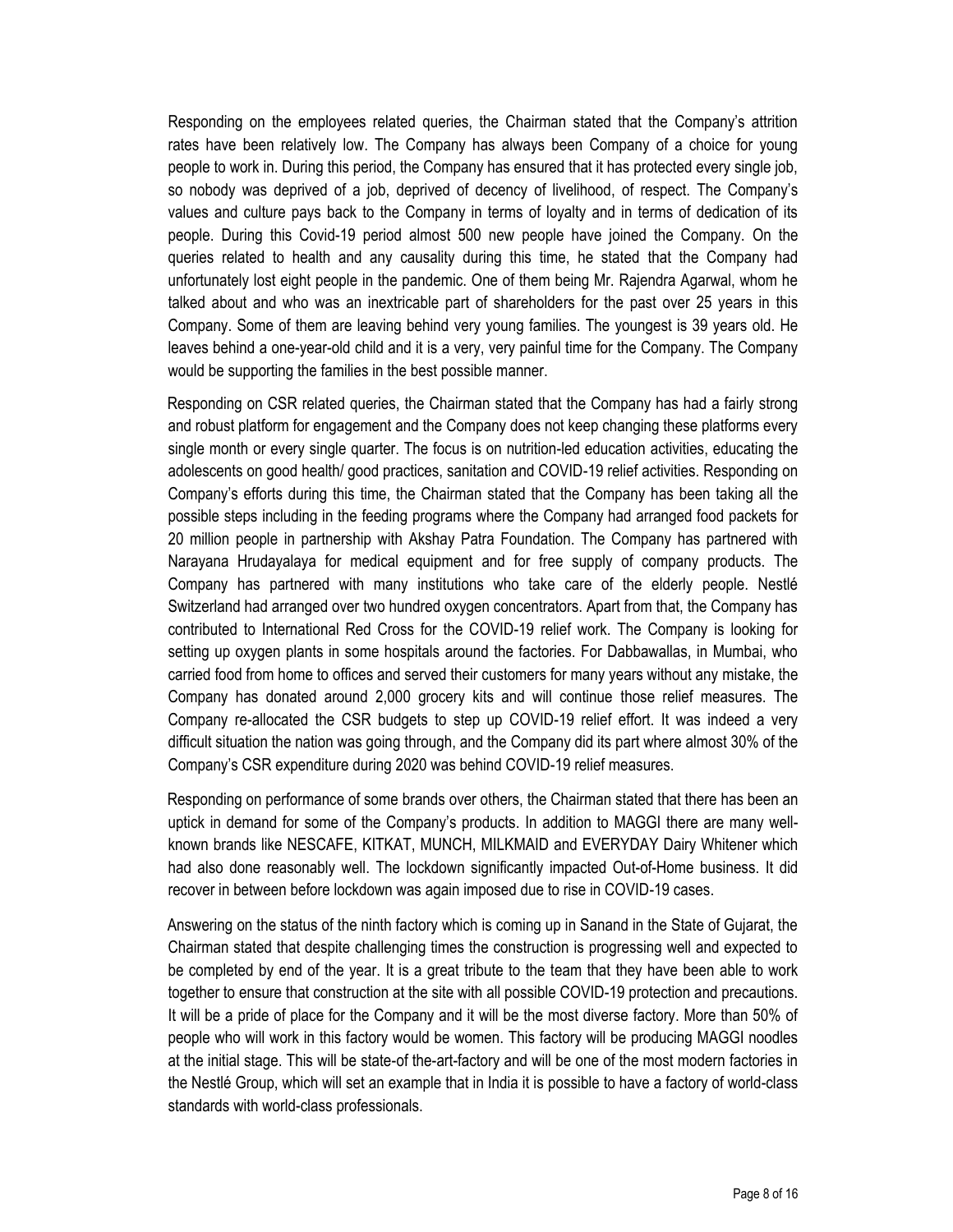Responding on the queries related to capex (capital expenditure) of ₹ 2600 crores, the Chairman stated that this capex will be over the next three-to-four-year period and primarily more than 50% of this was going to be spent in augmenting capacity for MAGGI noodle manufacturing and the balance will be divided between investments in the Nutrition business and investments in the Coffee business. As a consequence of the investments, the capacities in the MAGGI noodles business would increase by about 20% to 25% and the capacity of the Coffee business and the Confectionary business would improve by about 10% to 15%. The timeline for completion of capex is next three to four years. The only greenfield site is Sanand and other investments will be in current manufacturing locations.

On the suggestion regarding opening a factory in the Eastern Region, the Chairman stated that as the portfolio, reach and growth expands, the Company will constantly keep looking at new opportunities for setting up factories, be it greenfield factories or expanding our current facilities.

Responding the query related to different frequency of Meetings of the Committees of the Board, the Chairman stated that the frequency of Meetings depends upon the agenda items that came up from time to time during the year.

Responding on non-availability of some of the Company's products, the Chairman stated that during the pandemic the Company was focusing its energies focus on some of the core parts of the portfolio. Indeed, there were disruptions in the supply and availability of the products which Company has been trying to address.

Responding on giving opportunity to the entrepreneurs in setting up kiosks, the Chairman stated that this program has been made especially keeping young people in mind because it provides a good decent income, good quality products, an employment to three to four people engaged in the Kiosk. It provides sustained steady income over a period of time because of the well-known brands of the Company with high quality standards. It is being supported by Nestlé professional team located across the country. The Company currently supports around 600 to 700 kiosks all over the country. It is a good way of generating employment and an income and a good way of giving dignity and respect to people. The Company is also looking at increasing the diversity in its participation and also involving, wherever possible, differently abled people to operate the kiosks.

Responding on the Company's efforts to drive growth through innovation and renovation in these tough times, the Chairman stated that it is Company's endeavour to "Focus on the Core" and some selective innovations. The Company was one of the only large FMCG to record double digit in quarter one of 2020 and it continued on the journey of volume growth. The Company intends to accelerate portfolio, distribution and activation in Tier 2, 3 and 4 cities as also in the rural area. The commodity costs continue to be cause of concern for the Company. Overall, Company's People, Purpose, Partnerships will inspire cautious, compliant and compassionate behavior with the pandemic still around us. In last 5 years, the Company has launched close to 80 new products with a success rate of anywhere between 60% and 70%. Some of the brands had particularly done well; other brands need to be nurtured. Some brands have taken a bit of a backseat because of the COVID-19 situation. Nevertheless, the intent and aspiration of the Company would continue. The Chairman stated that 30 to 40 projects are on the anvil across different categories. He expects some of them to succeed during 2021 and beyond. As regards organic product launches, the Company has some projects in the exploratory phase.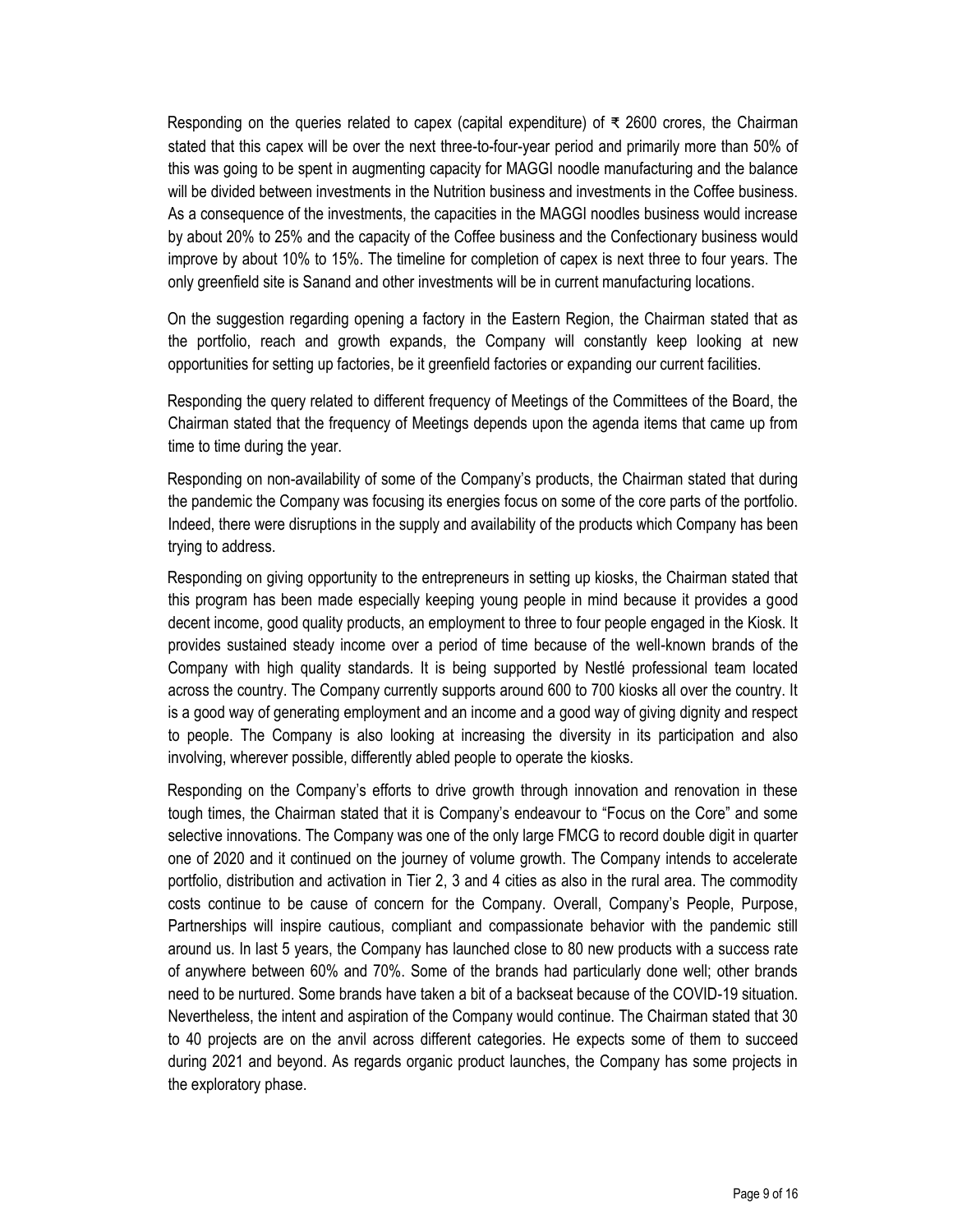Responding on the queries related to reusable and recyclable packaging materials, the Chairman stated that in 2020 the Company achieved plastic neutrality as far as brands MAGGI, NESCAFE and KITKAT is concerned that amounts to about 50% to 60% of the plastics utilized. The Company has been working on the rest of the plastic material in terms of using monolayer packaging material at the moment, which is better than the multilayer packaging, but is not biodegradable. The Company has been working on this project with Nestle globally, to see how the quality of packaging material can be improved. Moving to biodegradable packaging would be an incremental cost for the Company. The Company has been looking at material cost advantages, economies of scale and efficiencies in the rest of the value chain to be able to absorb it. The journey of sustainability, reusability, recyclability is a continuous one and the Company will be aggressively pushing its strategy. The Company has been conducting different programs especially in the hill stations of the country to ensure to bring a greater awareness and a greater process as far as recycling collection and disposal is concerned.

On the query related to additional measures taken by all the factories, on the invitation of the Chairman, Mr Matthias C Lohner, Executive Director – Technical stated that these are un-precedented times and the Company had taken all the preventive steps in all its manufacturing sites to ensure not only the safety of its employees and their families but also of the products that the Company manufactures. Along with all the Covid related precautions the Company ensures the inspection and sanitation of the entire premises before start of work and thereafter at regular intervals with the appropriate cleaning materials and technologies. Extensive training has been carried out for all personnel to raise the awareness levels and to ensure that practices are implemented in all earnest. The Company always ensures to have a very comprehensive plan that protects the people and ensures the safety and the quality of all the products that it manufactures day in and day out.

On the invitation of the Chairman Mr David McDaniel responding on the queries related to MSME creditors, stated that the Company has paid every supplier on time in last financial year and has large increase in the payables to MSMEs because of the recent change of scope, which captured more MSMEs. The Company did a very extensive exercise contacting all the vendors and confirmed whether they qualified and then the vendors are added. The Company has paid all eligible MSME within statutory timelines.

Responding on the query related to co-manufacturer, the Chairman stated that the Company is very selective about the products co-manufactured, which guarantees the quality and safety at all points in time. The percentage of co-manufactured products is not material in terms of overall percentage of products manufactured by the Company. However, the co-manufacturers have long term association with the Company and all of them follow all the quality standards prescribed by the Company.

On the query related to R&D, the Chairman stated that there is a R&D facility in India in Manesar, which is part of the Global R&D Network of Nestlé Group. The Company leverages the R&D Facilities to cultivate new product ideas and new technologies for the Company.

On the query related to buy back and increase in the promoter's shareholding, the Chairman responded that there is no such proposal which is known to the Company.

Responding on the queries related to the plant and machinery, depreciation charges, cash balance, investment strategy of the Company, on the request of the Chaiman, Mr. David McDaniel, Executive Director – Finance & Control and CFO stated that cash balances are a function of the profit of the Company and how much the Company is spending on inventories and on the capital expenditure.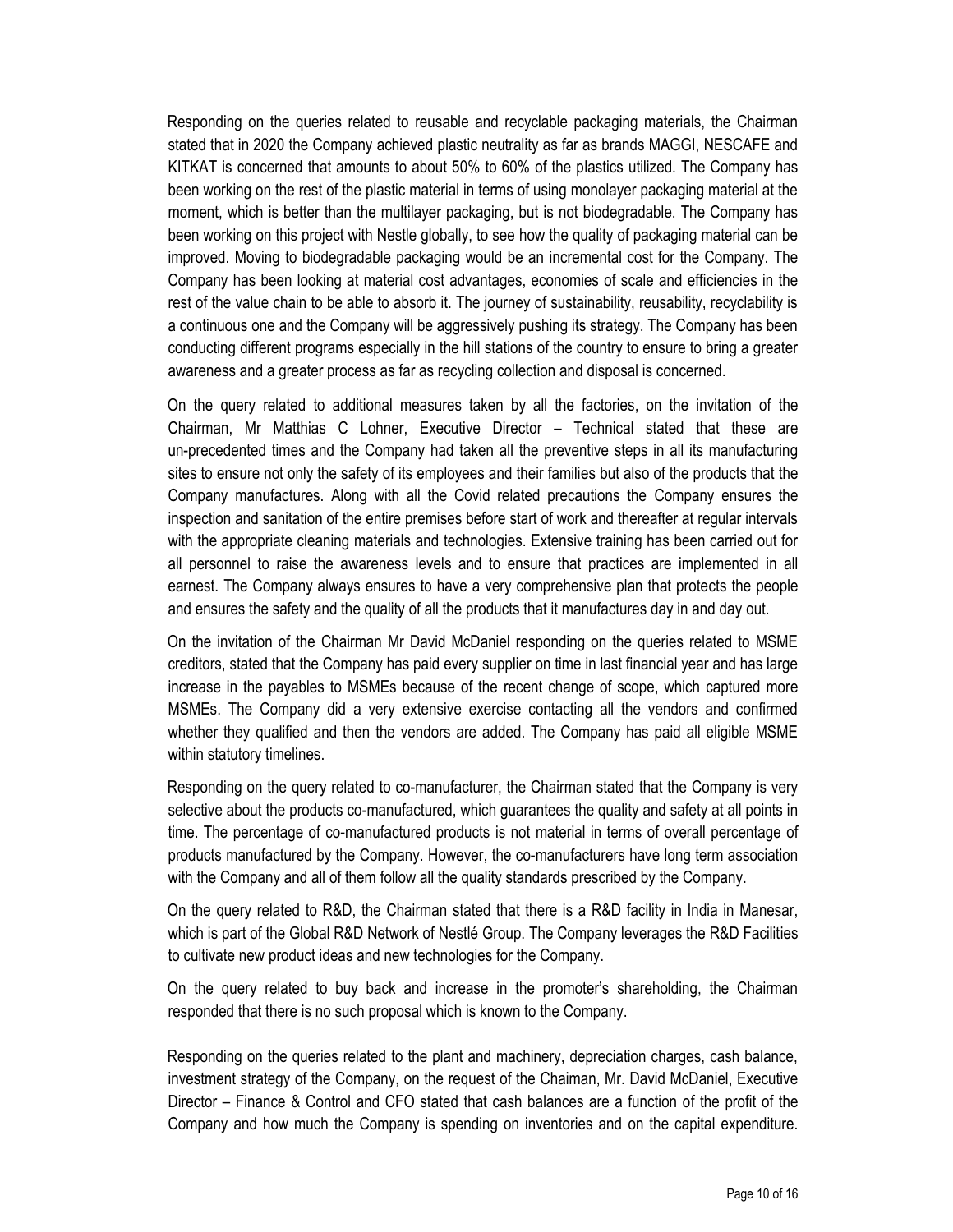The trade receivables balance increased in line with the Company's business and evolution of the customers between certain channels. Cash management is a subject of continuous review by the treasury team and of course the strategy is approved by the Board as well from time to time. He further stated that fixed assets are very well utilized and that is why the Company is now embarking on a new capital investment program to expand its production capacity because those assets are well utilized while they are rather old in some cases and fairly well depreciated. Accordingly, the depreciation is dropping to some extent as those assets are being fully depreciated.

Responding on bonus shares and also on splitting of face value of shares, the Chairman stated that at the moment the total corpus of equity holding relative to the size of the business is fairly optimal. The suggestions for splitting of shares and bonus shares always remain with the Company and the Company keeps exploring the same.

Responding on the query related to fall in share price, the Chairman stated that over the years, the Company's performance and return on investment has consistently improved and clearly reflected in the share price. The Company believes in creation of long-term shareholder value, responsibly.

Responding to the query related to nutrition business, the Chairman stated that Milk products and Nutrition business focuses on enhancing the quality of life through scientific and nutritional expertise for individuals and families at all stages of life. This diversified portfolio, besides Infant Nutrition, also includes a+ range, the newly launched MILO cocoa-malt beverage, MILKMAID Condensed Milk, EVERYDAY Dairy Whitener, NESCAFE RTD and the RESOURCE range of Healthcare products for Adult Nutrition. In 2020, even with the extremely challenging external environment, the Company continued to remain steadfast in the focus on innovation with a view to bringing the latest scientific advances to India, backed by global R&D expertise. For babies who cannot be breastfed, the Company launched the advanced S-26 Gold range of infant formula, Pre LACTOGEN for babies born prematurely, CERELAC Ragi, as well as smaller packs of infant formulae and MILO. The Company had launched LACTOGROW, a product specially designed for toddlers and which is nutritionally superior to regular products available currently. In the space of healthcare nutrition for adults, the Company provides a range of disease-specific nutritional solutions trusted by doctors and used extensively in hospitals, in addition to nutritionally superior protein supplements. The Company also launched Optifast, a global, leading science-based product for adults who want to manage their weight in consultation with medical professionals. Optifast is now available in about 40 cities across the country. In these tough times, the Company's endeavour is to "Focus on the Core" and some selective innovations. The Company intends to accelerate portfolio, distribution and activation in Tier 2, 3 and 4 cities as also in the rural area. The commodity costs will continue to be cause of concern. Overall, People, Purpose Partnerships will inspire cautious, compliant and compassionate behavior with the pandemic still around us.

Further, he stated that the infant nutrition business, comprising brands that are market leaders in their categories, has been delivering strong performance even in very challenging circumstances. In the current context, while official figures are not yet available, empirical evidence based on discussions with leading maternity hospitals indicates that even as IVF cycles may have been postponed, there was no material change in the number of births. The products in the infant nutrition business become relevant only when a mother cannot or chooses not to breastfeed and under the advice of her doctor as well as when she wants to start solid foods. The Company believes in providing science-based products that meet the nutritional requirements of infants and toddlers and those that doctors can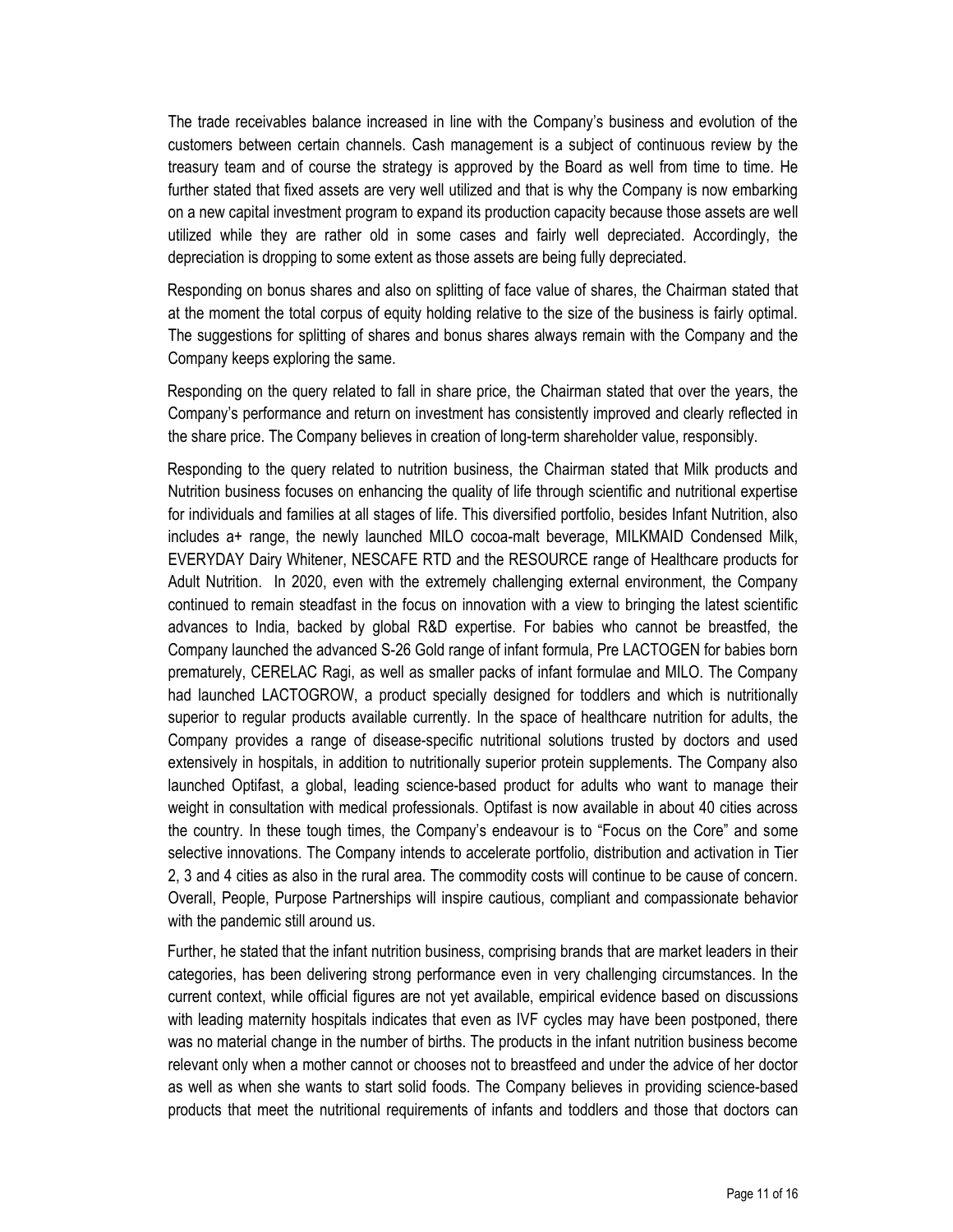trust. This remains bedrock of the business and will continue to define the Company's actions. This became particularly important when doctors and parents are more discerning and demanding in current times when it comes to appropriate nutrition choices. The Company's access to global expertise in nutrition R&D allows it to provide the latest in scientific advancement to doctors and parents in India. The Company has continued to focus on innovation and product upgrades throughout last year. The innovation pipeline of science-based products continues to be strong. Coupled with the iconic, market-leading brands and a strong relationship of trust with medical professionals and parents, your company is well-suited to stay the course.

Responding on the proposal of the Members to facilitate factory visits, the Chairman stated that the Company has no scheme for arranging factory visits. However, as in the past, if any member happened to be near any of the Company's factory locations, the Company could arrange their individual visits, upon their request. At the convenience of the Factory, the Company can arrange for the factory visits provided Members give advance intimation. He added that under the current Covid-19 pandemic circumstances, the focus is to secure the manufacturing locations and it would be practically difficult for the Company to organize any factory visit in near future.

Responding on the queries received on communication box, the Chairman stated that in terms of Production Linked Incentives scheme, there are very few categories of the Company which are covered. The Company would be examining how this Scheme could be leveraged and actualized in the overall context. Finance Team has been entrusted to evaluate the Scheme for the opportunities it offers to the Company.

Regarding the opportunity for development and delivery of start-ups, he said that it was an area that is consistently being worked upon by the Company. On e-Commerce the Chairman responded that the Company works not only with the major e-commerce players but also with the smaller players and is in constant touch with some of the new entrants to see how the same can be leveraged on their journey in the e-commerce space, within the overall regulatory framework.

Responding on the performance of the Company and evolution of volume, the Chairman stated that growth in volume during 2020 was broad based as all categories witnessed positive growth, even much higher for Prepared Dishes and Cooking Aids category. In the June quarter, sales were impacted due to the lockdown, leading to production disruption across factories and supply chain network, which muted the volume growth for the full year. In spite of the same, the Company performed with a 8.5% growth with about 5% volume growth behind it. While the Company is accelerating the growth there has been some impact on the volume of exports. Around 46% of the Company's business was from the milks and nutrition business and both these businesses did reasonably well in value terms but they did take time in terms of establishing the penetration. The coffee business grew well for last four to five years, but Out-of-Home business was significantly impacted and could have impact in 2021 as well with restrictions on opening of the outlets. Chocolates and confectionery continued to witness a strong growth. These were the factors for such performance of the Company in last 13 to 14 quarters. The pandemic did impact the growth trajectory. There are lot of opportunities in Tier 2 and Tier 3 towns of India to tap in where the awareness of the brands is relatively lower. The Company witnessed higher growth rates in the Tier 2 and Tier 3 towns as compared to in larger cities, especially during the last few years. Based on this, the Company plans to invest in the infrastructure in the smaller towns in the near future.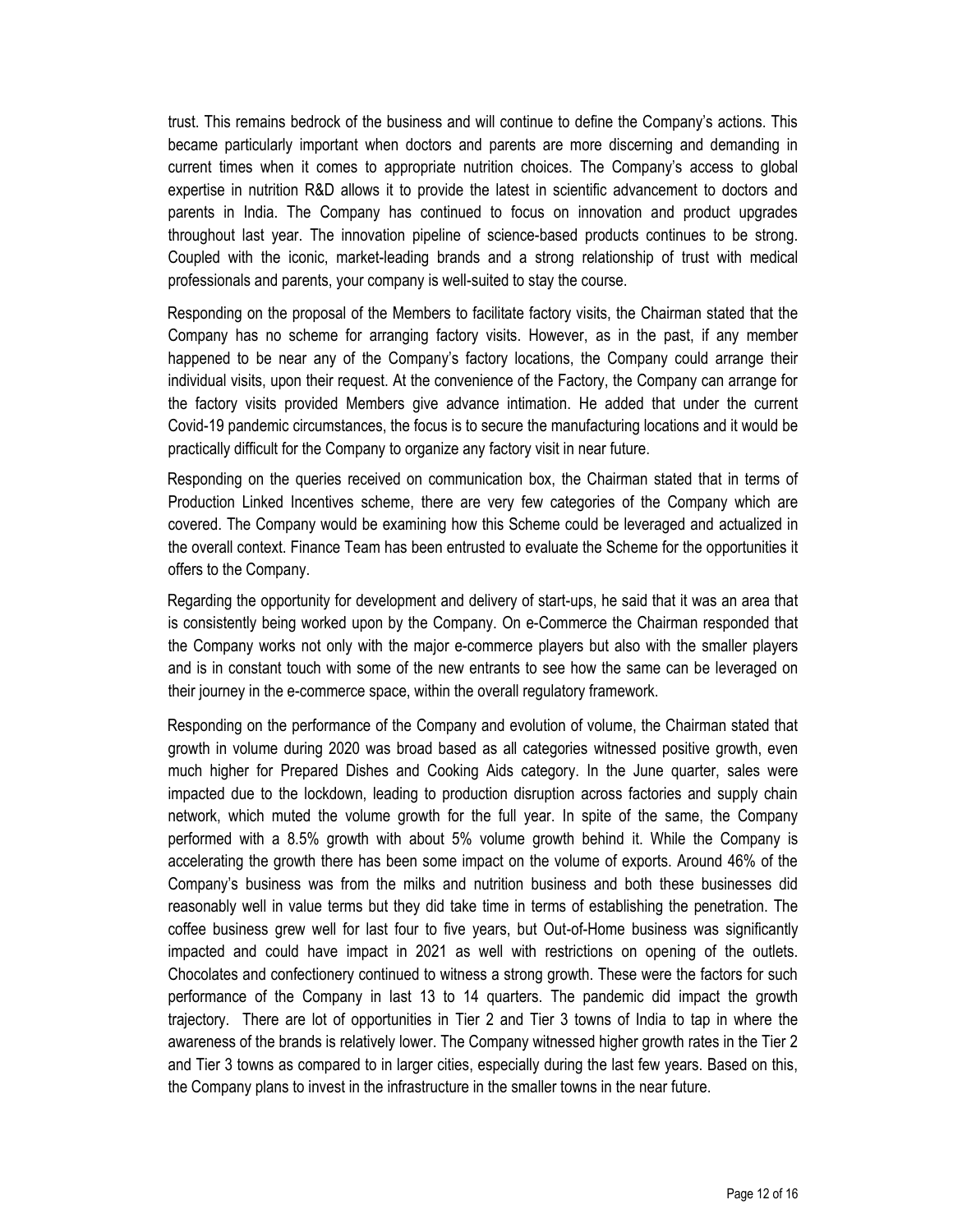The Chairman thanked all the Members for their presence and for the trust, passion, confidence and honest sharing of ideas and acknowledged appreciation of the Members' sentiments and long cherished relationship with the Company. While efforts had been made to address the questions raised, he requested the Members that if any question remained unanswered then the Member can write an email to the Company.

#### **Conduct of voting through e-Voting during the AGM**

The Chairman thereafter took up the Agenda Items 1 to 4 as set out in the Notice of the AGM and stated that as explained earlier, members who participated in the AGM but who have not cast their votes by availing the remote e-voting facility, can exercise their vote in proportion to their shareholding through electronic voting platform provided by NSDL, the icon of which was available on the Screen and that the Members will be directed to the e-Voting portal of NSDL. Mr. Abhinav Khosla, Partner M/s. SCV & Company, LLP, Chartered Accountants, will scrutinize the votes cast through remote e-Voting and votes cast during the AGM on e-Voting platform provided by NSDL. Mr. Khosla will submit the report thereon to the Chairman in the prescribed manner not later than 2:00 PM on 8 May 2021. The Chairman stated that the voting results on all the resolutions placed before the AGM would be declared not later than around 6:00 pm on  $8<sup>th</sup>$  May 2021 and shall be immediately intimated to the BSE Limited. The Results along with the report of the Scrutinizer shall be uploaded on the websites of the Company and the NSDL and shall be available at the Registered Office of the Company. The e-voting platform provided by NSDL would remain open for another 30 minutes. The proceedings of the e-voting will close after the Members who participated in the meeting cast their votes through e-voting which will lapse after 30 minutes.

Members who participated in the AGM through VC/ OAVM Facility were given opportunity to cast their vote, which ended 30 minutes after the announcement made by the Chairman.

Thereafter, Ms Inba Vessaoker, Moderator, announced to the Members that the Scrutinizers had advised that the time for e-voting has elapsed and they were of the opinion that all Members who participated in the AGM were given adequate time and opportunity to vote at the AGM and that the voting process of AGM had concluded. Thereafter, she invited the Chairman to close the proceedings.

The Chairman thanked the Members for their participation, suggestions and comments and closed the meeting.

# **Result of the Remote E-Voting between 4<sup>th</sup> May 2021 (9:00 AM IST) to 6<sup>th</sup> May 2021 (5:00 PM IST) and E-Voting during the Annual General Meeting held on Friday, 7 th May 2021 on the Ordinary and Special Businesses**

On the basis of the Scrutinizer's Report for the electronic voting by Members who participated in the AGM through VC / OAVM facility on  $7<sup>th</sup>$  May 2021 and voting by Members through Remote e-Voting between  $4<sup>th</sup>$  May 2021 (9:00 AM IST) to  $6<sup>th</sup>$  May 2021 (5:00 PM IST), the Results were declared on 7<sup>th</sup> May 2021 at around 9:12 pm, the summary of which is recorded hereunder. All the Resolutions for the Ordinary and Special business as set out in Agenda Item Nos. 1 to 4 of the AGM Notice were duly passed by the requisite majority.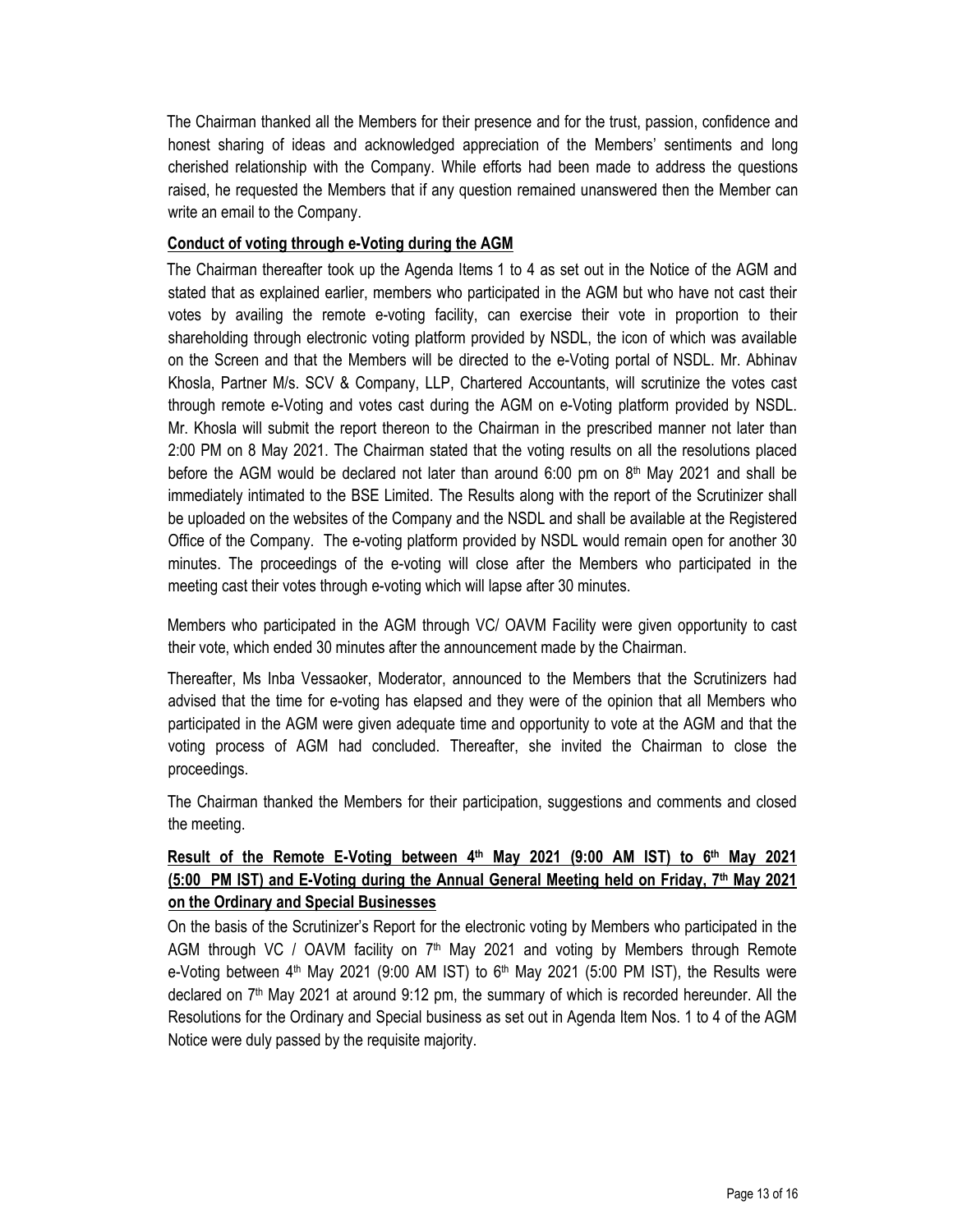| Category                                                                                                                                                                                                         | <b>Mode of Votina</b>                                                                                                                                                                                                                                                                  | No. of<br>No. of<br>votes<br>shares held<br>polled                                                                                                                                                                                                                                                                                                 |                    | % of Votes<br>Polled on out-<br>standing shares | No. of Votes - No. of Votes<br>in favour | against                       | % of Votes in<br>favour on votes<br>polled      | % of Votes<br>against on<br>votes polled |  |  |
|------------------------------------------------------------------------------------------------------------------------------------------------------------------------------------------------------------------|----------------------------------------------------------------------------------------------------------------------------------------------------------------------------------------------------------------------------------------------------------------------------------------|----------------------------------------------------------------------------------------------------------------------------------------------------------------------------------------------------------------------------------------------------------------------------------------------------------------------------------------------------|--------------------|-------------------------------------------------|------------------------------------------|-------------------------------|-------------------------------------------------|------------------------------------------|--|--|
|                                                                                                                                                                                                                  |                                                                                                                                                                                                                                                                                        | (1)                                                                                                                                                                                                                                                                                                                                                | (2)                | (3) = [(2)/(1)] *100                            | (4)                                      | (5)                           | $(6) = [(4)/(2)]^{*}100 (7) = [(5)/(2)]^{*}100$ |                                          |  |  |
|                                                                                                                                                                                                                  | Resolution required: (Ordinary)                                                                                                                                                                                                                                                        | Agenda Item 1: To receive, consider and adopt the Audited Financial Statements of the Company for<br>the year 2020 including the Balance Sheet as at 31 <sup>st</sup> December 2020, the Statement of Profit and Loss<br>and Cash Flow Statement for the year ended on that date and the Reports of the Board of Directors<br>and Auditors thereon |                    |                                                 |                                          |                               |                                                 |                                          |  |  |
| Whether promoter / promoter group are interested in the agenda / resolution?                                                                                                                                     |                                                                                                                                                                                                                                                                                        |                                                                                                                                                                                                                                                                                                                                                    |                    |                                                 |                                          |                               |                                                 |                                          |  |  |
| Promoter and<br>Promoter                                                                                                                                                                                         | E-Voting                                                                                                                                                                                                                                                                               |                                                                                                                                                                                                                                                                                                                                                    | 60515079           | 100.0000                                        | 60515079                                 | 0                             | 100.0000                                        | 0.0000                                   |  |  |
|                                                                                                                                                                                                                  | Poll                                                                                                                                                                                                                                                                                   | 60515079                                                                                                                                                                                                                                                                                                                                           |                    |                                                 |                                          |                               |                                                 |                                          |  |  |
| Group                                                                                                                                                                                                            | Postal Ballot <sup>#</sup><br>Total                                                                                                                                                                                                                                                    | 60515079                                                                                                                                                                                                                                                                                                                                           | 60515079           | 100.000                                         | 60515079                                 | $\overline{\phantom{a}}$<br>0 | 100.0000                                        | 0.0000                                   |  |  |
|                                                                                                                                                                                                                  | E-Voting                                                                                                                                                                                                                                                                               |                                                                                                                                                                                                                                                                                                                                                    | 15834449           | 80.6567                                         | 15834449                                 | 0                             | 100.0000                                        | 0.0000                                   |  |  |
| Public-                                                                                                                                                                                                          | Poll                                                                                                                                                                                                                                                                                   | 19631896                                                                                                                                                                                                                                                                                                                                           |                    |                                                 |                                          | $\overline{\phantom{a}}$      |                                                 |                                          |  |  |
| Institutions                                                                                                                                                                                                     | Postal Ballot#                                                                                                                                                                                                                                                                         |                                                                                                                                                                                                                                                                                                                                                    |                    |                                                 |                                          |                               |                                                 |                                          |  |  |
|                                                                                                                                                                                                                  | Total                                                                                                                                                                                                                                                                                  | 19631896                                                                                                                                                                                                                                                                                                                                           | 15834449           | 80.6567                                         | 15834449                                 | 0                             | 100.0000                                        | 0.0000                                   |  |  |
|                                                                                                                                                                                                                  | E-Voting                                                                                                                                                                                                                                                                               |                                                                                                                                                                                                                                                                                                                                                    | 389188             | 2.3922                                          | 388707                                   | 481                           | 99.8764                                         | 0.1236                                   |  |  |
| Public-Non                                                                                                                                                                                                       | Poll                                                                                                                                                                                                                                                                                   | 16268741                                                                                                                                                                                                                                                                                                                                           |                    |                                                 |                                          |                               |                                                 |                                          |  |  |
| Institutions                                                                                                                                                                                                     | Postal Ballot#                                                                                                                                                                                                                                                                         |                                                                                                                                                                                                                                                                                                                                                    |                    |                                                 |                                          | $\overline{\phantom{a}}$      |                                                 |                                          |  |  |
|                                                                                                                                                                                                                  | Total                                                                                                                                                                                                                                                                                  | 16268741                                                                                                                                                                                                                                                                                                                                           | 389188             | 2.3922                                          | 388707                                   | 481                           | 99.8764                                         | 0.1236                                   |  |  |
| Total                                                                                                                                                                                                            |                                                                                                                                                                                                                                                                                        | 96415716                                                                                                                                                                                                                                                                                                                                           | 76738716           | 79.5915                                         | 76738235                                 | 481                           | 99.9994                                         | 0.0006                                   |  |  |
|                                                                                                                                                                                                                  | Agenda Item 2 : To confirm payment of interim dividend of $\bar{\epsilon}$ 135/- per equity share for the year 2020<br>and to declare final dividend of ₹ 65/- per equity share of Rs. 10/- each for the financial year ended<br>Resolution required: (Ordinary)<br>31st December 2020 |                                                                                                                                                                                                                                                                                                                                                    |                    |                                                 |                                          |                               |                                                 |                                          |  |  |
|                                                                                                                                                                                                                  | Whether promoter / promoter group are interested in the agenda / resolution?                                                                                                                                                                                                           |                                                                                                                                                                                                                                                                                                                                                    |                    |                                                 |                                          |                               |                                                 | No                                       |  |  |
|                                                                                                                                                                                                                  | E-Voting                                                                                                                                                                                                                                                                               |                                                                                                                                                                                                                                                                                                                                                    | 60515079           | 100.0000                                        | 60515079                                 | 0                             | 100.0000                                        | 0.0000                                   |  |  |
| Promoter and<br>Promoter                                                                                                                                                                                         | Poll                                                                                                                                                                                                                                                                                   | 60515079                                                                                                                                                                                                                                                                                                                                           |                    |                                                 |                                          |                               |                                                 |                                          |  |  |
| Group                                                                                                                                                                                                            | Postal Ballot#                                                                                                                                                                                                                                                                         |                                                                                                                                                                                                                                                                                                                                                    |                    | $\overline{a}$                                  |                                          | $\blacksquare$                |                                                 |                                          |  |  |
|                                                                                                                                                                                                                  | Total                                                                                                                                                                                                                                                                                  | 60515079                                                                                                                                                                                                                                                                                                                                           | 60515079           | 100.0000                                        | 60515079                                 | 0                             | 100.0000                                        | 0.0000                                   |  |  |
|                                                                                                                                                                                                                  | E-Voting<br>Poll                                                                                                                                                                                                                                                                       | 19631896                                                                                                                                                                                                                                                                                                                                           | 16242696           | 82.7363                                         | 16202704                                 | 39992<br>$\blacksquare$       | 99.7538                                         | 0.2462                                   |  |  |
| Public-<br>Institutions                                                                                                                                                                                          | Postal Ballot#                                                                                                                                                                                                                                                                         |                                                                                                                                                                                                                                                                                                                                                    |                    | $\overline{\phantom{a}}$                        |                                          |                               |                                                 |                                          |  |  |
|                                                                                                                                                                                                                  | Total                                                                                                                                                                                                                                                                                  | 19631896                                                                                                                                                                                                                                                                                                                                           | 16242696           | 82.7363                                         | 16202704                                 | 39992                         | 99.7538                                         | 0.2462                                   |  |  |
|                                                                                                                                                                                                                  | E-Voting                                                                                                                                                                                                                                                                               |                                                                                                                                                                                                                                                                                                                                                    | 388777             | 2.3897                                          | 387561                                   | 1216                          | 99.6872                                         | 0.3128                                   |  |  |
| Public-Non-                                                                                                                                                                                                      | Poll                                                                                                                                                                                                                                                                                   | 16268741                                                                                                                                                                                                                                                                                                                                           |                    |                                                 |                                          |                               |                                                 |                                          |  |  |
| Institutions                                                                                                                                                                                                     | Postal Ballot#                                                                                                                                                                                                                                                                         |                                                                                                                                                                                                                                                                                                                                                    |                    | $\overline{\phantom{a}}$                        |                                          |                               |                                                 |                                          |  |  |
|                                                                                                                                                                                                                  | Total                                                                                                                                                                                                                                                                                  | 16268741                                                                                                                                                                                                                                                                                                                                           | 388777             | 2.3897                                          | 387561                                   | 1216                          | 99.6872                                         | 0.3128                                   |  |  |
| Total                                                                                                                                                                                                            |                                                                                                                                                                                                                                                                                        | 96415716                                                                                                                                                                                                                                                                                                                                           | 77146552           | 80.0145                                         | 77105344                                 | 41208                         | 99.9466                                         | 0.0534                                   |  |  |
| Agenda Item 3 : To appoint a Director in place of Mr David Steven McDaniel (DIN: 08662504), who<br>Resolution required: (Ordinary)<br>retires by rotation and being eligible, offers himself for re-appointment. |                                                                                                                                                                                                                                                                                        |                                                                                                                                                                                                                                                                                                                                                    |                    |                                                 |                                          |                               |                                                 |                                          |  |  |
|                                                                                                                                                                                                                  | Whether promoter / promoter group are interested in the agenda / resolution?                                                                                                                                                                                                           |                                                                                                                                                                                                                                                                                                                                                    |                    |                                                 |                                          |                               |                                                 | No                                       |  |  |
| Promoter and                                                                                                                                                                                                     | E-Voting                                                                                                                                                                                                                                                                               |                                                                                                                                                                                                                                                                                                                                                    | 60515079           | 100.0000                                        | 60515079                                 | 0                             | 100.0000                                        | 0.0000                                   |  |  |
| Promoter                                                                                                                                                                                                         | Poll                                                                                                                                                                                                                                                                                   | 60515079                                                                                                                                                                                                                                                                                                                                           |                    | $\blacksquare$                                  |                                          |                               |                                                 |                                          |  |  |
| Group                                                                                                                                                                                                            | Postal Ballot#                                                                                                                                                                                                                                                                         |                                                                                                                                                                                                                                                                                                                                                    | 60515079           |                                                 |                                          |                               |                                                 |                                          |  |  |
|                                                                                                                                                                                                                  | Total<br>E-Voting                                                                                                                                                                                                                                                                      | 60515079                                                                                                                                                                                                                                                                                                                                           | 16160859           | 100.0000<br>82.3194                             | 60515079<br>16072924                     | 0<br>87935                    | 100.0000<br>99.4559                             | 0.0000<br>0.5441                         |  |  |
| Public-<br>Institutions                                                                                                                                                                                          | Poll                                                                                                                                                                                                                                                                                   | 19631896                                                                                                                                                                                                                                                                                                                                           |                    |                                                 |                                          |                               |                                                 |                                          |  |  |
|                                                                                                                                                                                                                  | Postal Ballot#                                                                                                                                                                                                                                                                         |                                                                                                                                                                                                                                                                                                                                                    |                    | $\blacksquare$                                  |                                          |                               |                                                 |                                          |  |  |
|                                                                                                                                                                                                                  | Total                                                                                                                                                                                                                                                                                  | 19631896                                                                                                                                                                                                                                                                                                                                           | 16160859           | 82.3194                                         | 16072924                                 | 87935                         | 99.4559                                         | 0.5441                                   |  |  |
|                                                                                                                                                                                                                  | E-Voting                                                                                                                                                                                                                                                                               |                                                                                                                                                                                                                                                                                                                                                    | 388451             | 2.3877                                          | 387085                                   | 1366                          | 99.6483                                         | 0.3517                                   |  |  |
| Public-Non<br>Institutions                                                                                                                                                                                       | Poll                                                                                                                                                                                                                                                                                   | 16268741                                                                                                                                                                                                                                                                                                                                           |                    | $\blacksquare$                                  |                                          |                               |                                                 |                                          |  |  |
|                                                                                                                                                                                                                  | Postal Ballot#                                                                                                                                                                                                                                                                         |                                                                                                                                                                                                                                                                                                                                                    |                    |                                                 |                                          |                               |                                                 |                                          |  |  |
| <b>Total</b>                                                                                                                                                                                                     | Total                                                                                                                                                                                                                                                                                  | 16268741<br>96415716                                                                                                                                                                                                                                                                                                                               | 388451<br>77064389 | 2.3877<br>79.9293                               | 387085<br>76975088                       | 1366<br>89301                 | 99.6483<br>99.8841                              | 0.3517<br>0.1159                         |  |  |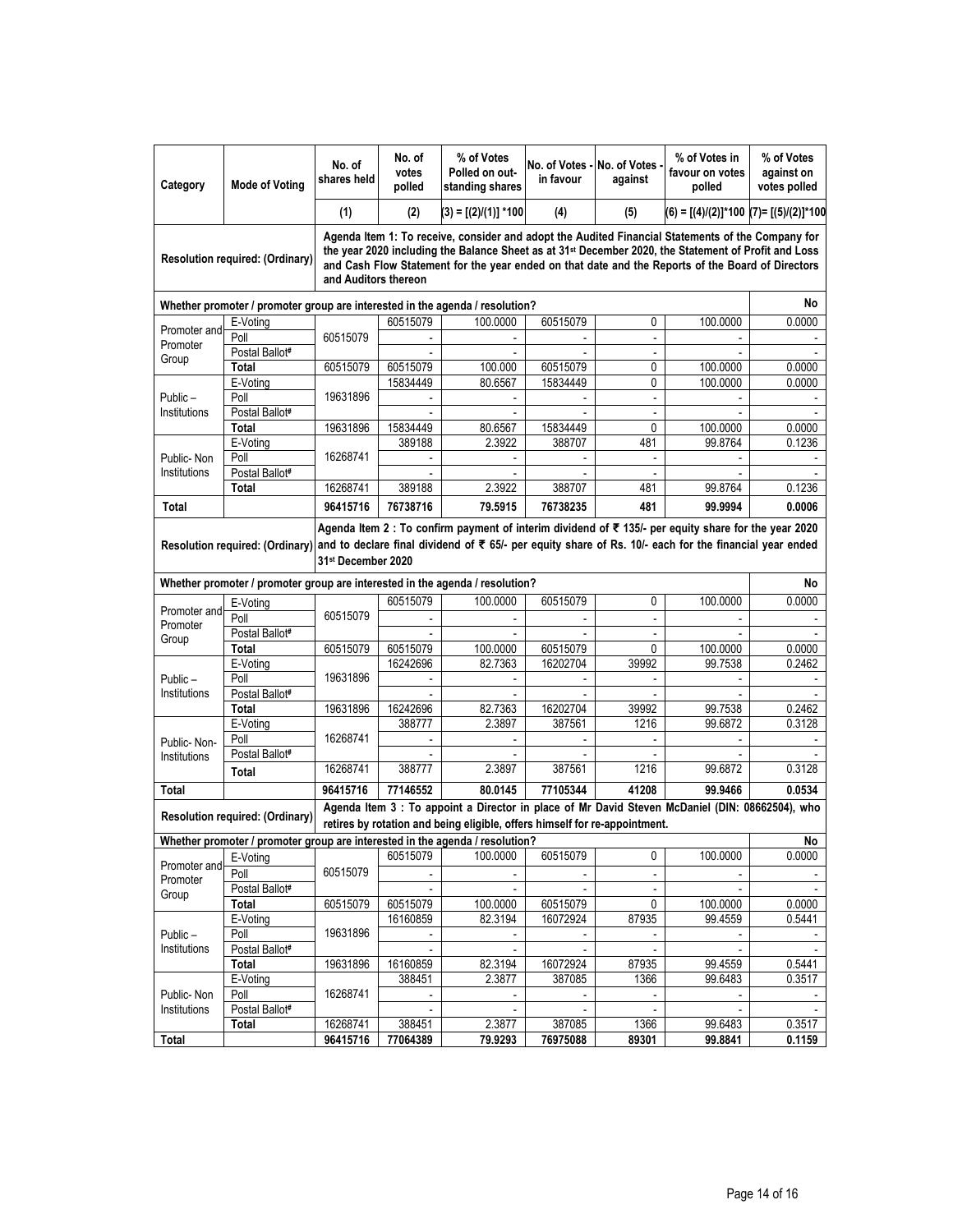| Category                                                                                                                                                                                                                                                                | <b>Mode of Voting</b> | No. of<br>shares held | No. of<br>votes<br>polled | % of Votes<br>Polled on out-<br>standing shares | in favour | No. of Votes - No. of Votes -<br>against | % of Votes in<br>favour on votes<br>polled      | % of Votes<br>against on<br>votes polled |
|-------------------------------------------------------------------------------------------------------------------------------------------------------------------------------------------------------------------------------------------------------------------------|-----------------------|-----------------------|---------------------------|-------------------------------------------------|-----------|------------------------------------------|-------------------------------------------------|------------------------------------------|
|                                                                                                                                                                                                                                                                         |                       | (1)                   | (2)                       | (3)=[(2)/(1)] *100                              | (4)       | (5)                                      | $(6) = [(4)/(2)]^{*}100 (7) = [(5)/(2)]^{*}100$ |                                          |
| Agenda Item 4 : To ratify remuneration of M/s Ramanath Iyer & Co., Cost Auditors (Firm Registration<br>No. 00019), appointed as the Cost Auditors by the Board of Directors of the Company for the year<br>Resolution required: (Ordinary)<br>ending 31st December 2021 |                       |                       |                           |                                                 |           |                                          |                                                 |                                          |
| Whether promoter / promoter group are interested in the agenda / resolution?                                                                                                                                                                                            |                       |                       |                           |                                                 |           |                                          |                                                 |                                          |
| Promoter and<br>Promoter<br>Group                                                                                                                                                                                                                                       | E-Voting              | 60515079              | 60515079                  | 100.0000                                        | 60515079  | 0                                        | 100.0000                                        | 0.0000                                   |
|                                                                                                                                                                                                                                                                         | Poll                  |                       |                           |                                                 |           |                                          |                                                 |                                          |
|                                                                                                                                                                                                                                                                         | Postal Ballot#        |                       |                           |                                                 |           |                                          |                                                 |                                          |
|                                                                                                                                                                                                                                                                         | <b>Total</b>          | 60515079              | 60515079                  | 100.0000                                        | 60515079  | 0                                        | 100.0000                                        | 0.0000                                   |
| $Public -$<br><b>Institutions</b>                                                                                                                                                                                                                                       | E-Voting              | 19631896              | 16238537                  | 82.7151                                         | 16238537  | 0                                        | 100.0000                                        | 0.0000                                   |
|                                                                                                                                                                                                                                                                         | Poll                  |                       |                           |                                                 |           |                                          |                                                 |                                          |
|                                                                                                                                                                                                                                                                         | Postal Ballot#        |                       |                           |                                                 |           |                                          |                                                 |                                          |
|                                                                                                                                                                                                                                                                         | Total                 | 19631896              | 16238537                  | 82.7151                                         | 16238537  | U                                        | 100.0000                                        | 0.0000                                   |
| Public-Non<br><b>Institutions</b>                                                                                                                                                                                                                                       | E-Voting              |                       | 388689                    | 2.3892                                          | 383608    | 5081                                     | 98.6928                                         | 1.3072                                   |
|                                                                                                                                                                                                                                                                         | Poll                  | 16268741              |                           |                                                 |           |                                          |                                                 |                                          |
|                                                                                                                                                                                                                                                                         | Postal Ballot#        |                       |                           |                                                 |           |                                          |                                                 |                                          |
|                                                                                                                                                                                                                                                                         | <b>Total</b>          | 16268741              | 388689                    | 2.3892                                          | 383608    | 5081                                     | 98.6928                                         | 1.3072                                   |
| Total                                                                                                                                                                                                                                                                   |                       | 96415716              | 77142305                  | 80.0101                                         | 77137224  | 5081                                     | 99.9934                                         | 0.0066                                   |

# Not applicable

The Resolutions for the Ordinary and Special businesses as set out in Agenda Item Nos. 1 to 4 in the Notice of the 62<sup>nd</sup> Annual General Meeting, duly approved by the Members with requisite majority, are recorded hereunder as part of the proceedings of 62<sup>nd</sup> Annual General Meeting of the Members held on 7 th May 2021.

#### **Ordinary Business**

**Item no.1: Ordinary Resolution for the adoption of the Audited Financial Statements of the Company for the year 2020 including the Balance Sheet as at 31st December 2020, the Statement of Profit and Loss and Cash Flow Statement for the year ended on that date and the Reports of the Board of Directors and Auditors thereon**

RESOLVED that the Audited Financial Statements of the Company for the year ended 31<sup>st</sup> December 2020 including Balance Sheet as at 31st December 2020, Statement of the Profit and Loss and Cash Flow Statement for the year ended on that date and the Reports of the Board of Directors and Auditors thereon, be and are hereby approved and adopted.

#### **Item no.2: Ordinary Resolution for the confirmation of payment of interim dividend of ₹ 135/- per equity share, for the year 2020 and declaration of final dividend of ₹ 65/- per equity share of Rs. 10/- each for the financial year ended 31st December 2020**

RESOLVED that Members do hereby approve and declare Final Dividend of Rs. 65/- per equity share of Rs. 10/- each for the year 2020, as recommended by the Board of Directors and confirm interim dividend of Rs. 135/- per equity share, already paid for the year 2020, on the entire issued, subscribed and paid-up capital of the Company of 96,415,716 equity shares of the nominal value of Rs. 10/- each.

# **Item no.3: Ordinary Resolution for the appointment of a Director in place of Mr David S McDaniel (DIN: 08662504), who retires by rotation and being eligible, offers himself for re-appointment**

RESOLVED that Mr David Steven McDaniel (DIN: 08662504), who retires in accordance with the provision of Article 119 of the Article of Association of the Company and the Companies Act, 2013 and has offered himself for re-appointment; be and is hereby re-appointed as a Director of the Company.